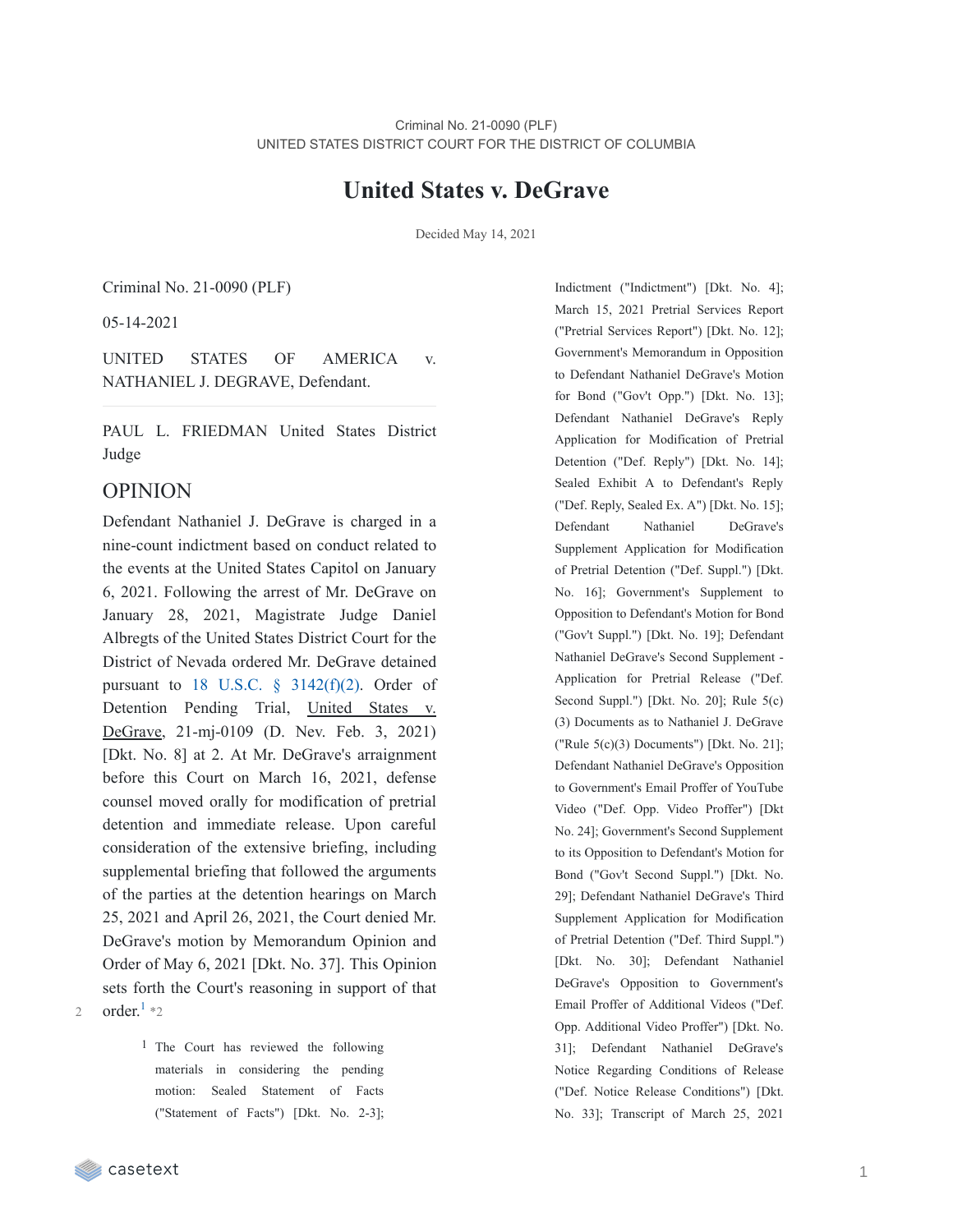3

Detention Hearing ("Mar. 25 Hr'g Tr.") [Dkt No. 42]; Transcript of April 26, 2021 Detention Hearing ("Apr. 26 Hr'g Tr.") [Dkt. No. 43].

The Court has also reviewed the following videos proffered by the government: Restaurant video.mp4 ("Restaurant Video") (Jan. 6, 2021) (selfiestyle video filmed by Mr. Sandlin at TGI Fridays); FAGW5534.MP4 ("FAGW5534 Video") (Jan. 6, 2021) (selfiestyle video filmed by Mr. Colt while walking toward the Capitol); Sealed Video 1 ("Sealed Video 1") (Jan. 6, 2021) (surveillance footage showing interior of Capitol building); Sealed Video 2 ("Sealed Video 2") (Jan. 6, 2021) (surveillance footage showing interior of Capitol building from another angle); Helmet grab assault (rioter footage).mp4 ("Helmet Grab Assault Video") (Jan. 6, 2021) (video filmed by member of crowd inside Capitol building); Video of trio near Capitol entrance.mp4 ("Video of Trio Near Capitol Entrance") (Jan. 6, 2021) (video filmed from upper level of Capitol building near Rotunda door); The US Capitol Breach As It HappenedMVullQbLec.mp4 ("Capitol Breach Video") (Jan. 6, 2021) (video filmed by member of crowd outside Capitol building); Movies & TV 20210423 102646.mp4 ("Movies & TV Video") (Jan. 6, 2021) (selfiestyle video filmed by Mr. Colt inside Capitol building); Sealed Video 3 ("Sealed Video 3") (Jan. 6, 2021) (surveillance footage showing interior of Capitol building from another angle); Assault in Senate Gallery hallway.mp4 ("Senate Gallery Hallway Video") (Jan. 6, 2021) (video filmed by rioter inside Capitol building); GP020391.MP4 ("GP020391 Video") (selfiestyle video filmed by Mr. DeGrave inside the Capitol building).

### I. BACKGROUND

Nathaniel J. DeGrave is charged in a nine-count indictment with three counts that the government states are charged as felonies: Count One, Assaulting, Resisting, or Impeding Certain Officers, in violation of  $18$  U.S.C. §  $111(a)(1)$ ; Count Two, Civil Disorder, in violation of 18 U.S.C. § 231(a)(3); and Count Three, [Obstruction](https://casetext.com/statute/united-states-code/title-18-crimes-and-criminal-procedure/part-i-crimes/chapter-12-civil-disorders/section-231-civil-disorders) of an Official Proceeding and Aiding \*3 and Abetting, in violation of 18 U.S.C. §§ [1512\(c\)\(2\)](https://casetext.com/statute/united-states-code/title-18-crimes-and-criminal-procedure/part-i-crimes/chapter-73-obstruction-of-justice/section-1512-tampering-with-a-witness-victim-or-an-informant) and  $2<sup>2</sup>$  $2<sup>2</sup>$  Mr. DeGrave is also charged with six misdemeanors: Count Four, Entering and Remaining in a Restricted Building or Grounds, in violation of 18 U.S.C. § [1752\(a\)\(1\);](https://casetext.com/statute/united-states-code/title-18-crimes-and-criminal-procedure/part-i-crimes/chapter-84-presidential-and-presidential-staff-assassination-kidnapping-and-assault/section-1752-restricted-building-or-grounds) Count Five, Disorderly and Disruptive Conduct in a Restricted Building or Grounds, in violation of 18 U.S.C. §  $1752(a)(2)$ ; Count Six, Disorderly Conduct in a Capitol Building, in violation of 40 U.S.C. § [5104\(e\)\(2\)\(D\);](https://casetext.com/statute/united-states-code/title-40-public-buildings-property-and-works/subtitle-ii-public-buildings-and-works/part-b-united-states-capitol/chapter-51-united-states-capitol-buildings-and-grounds/section-5104-unlawful-activities) Count Seven, Impeding Passage Through the Capitol Grounds or Buildings, in violation of 40 U.S.C.  $\S$  [5104\(e\)\(2\)\(E\);](https://casetext.com/statute/united-states-code/title-40-public-buildings-property-and-works/subtitle-ii-public-buildings-and-works/part-b-united-states-capitol/chapter-51-united-states-capitol-buildings-and-grounds/section-5104-unlawful-activities) Count Eight, Act of Physical Violence in the Capitol Grounds or Buildings, in violation of 40 U.S.C. § [5104\(e\)\(2\)\(F\);](https://casetext.com/statute/united-states-code/title-40-public-buildings-property-and-works/subtitle-ii-public-buildings-and-works/part-b-united-states-capitol/chapter-51-united-states-capitol-buildings-and-grounds/section-5104-unlawful-activities) and Count Nine, Parading, Demonstrating, or Picketing in a Capitol Building, in violation of 40 U.S.C.  $\S$  [5104\(e\)\(2\)\(G\).](https://casetext.com/statute/united-states-code/title-40-public-buildings-property-and-works/subtitle-ii-public-buildings-and-works/part-b-united-states-capitol/chapter-51-united-states-capitol-buildings-and-grounds/section-5104-unlawful-activities) Indictment at 1-4. The evidence proffered by the government in support of Mr. DeGrave's continued pretrial detention and the procedural history of this case are described below.

> 2 At the April 26, 2021 detention hearing the parties expressed differing views on whether Count One of the indictment, charging a violation of 18 U.S.C. § 111(a) (1), gave Mr. [DeGrave](https://casetext.com/statute/united-states-code/title-18-crimes-and-criminal-procedure/part-i-crimes/chapter-7-assault/section-111-assaulting-resisting-or-impeding-certain-officers-or-employees) adequate notice that he is charged with a felony rather than a misdemeanor. See Apr. 26 Hr'g Tr. 4:4- 4:19; 13:14-17:19. Based on a brief review of case law from other Circuits, and dicta in Judge Bates' recent opinion in United States v. Klein, Crim. No. 21-236, 2021 WL [1377128,](https://casetext.com/case/united-states-v-klein-95#p5) at \*5 (D.D.C. Apr. 12, 2021), the Court has serious doubts as to whether a felony violation has been charged. It need not resolve this issue, however, in order to decide the motion for pretrial release.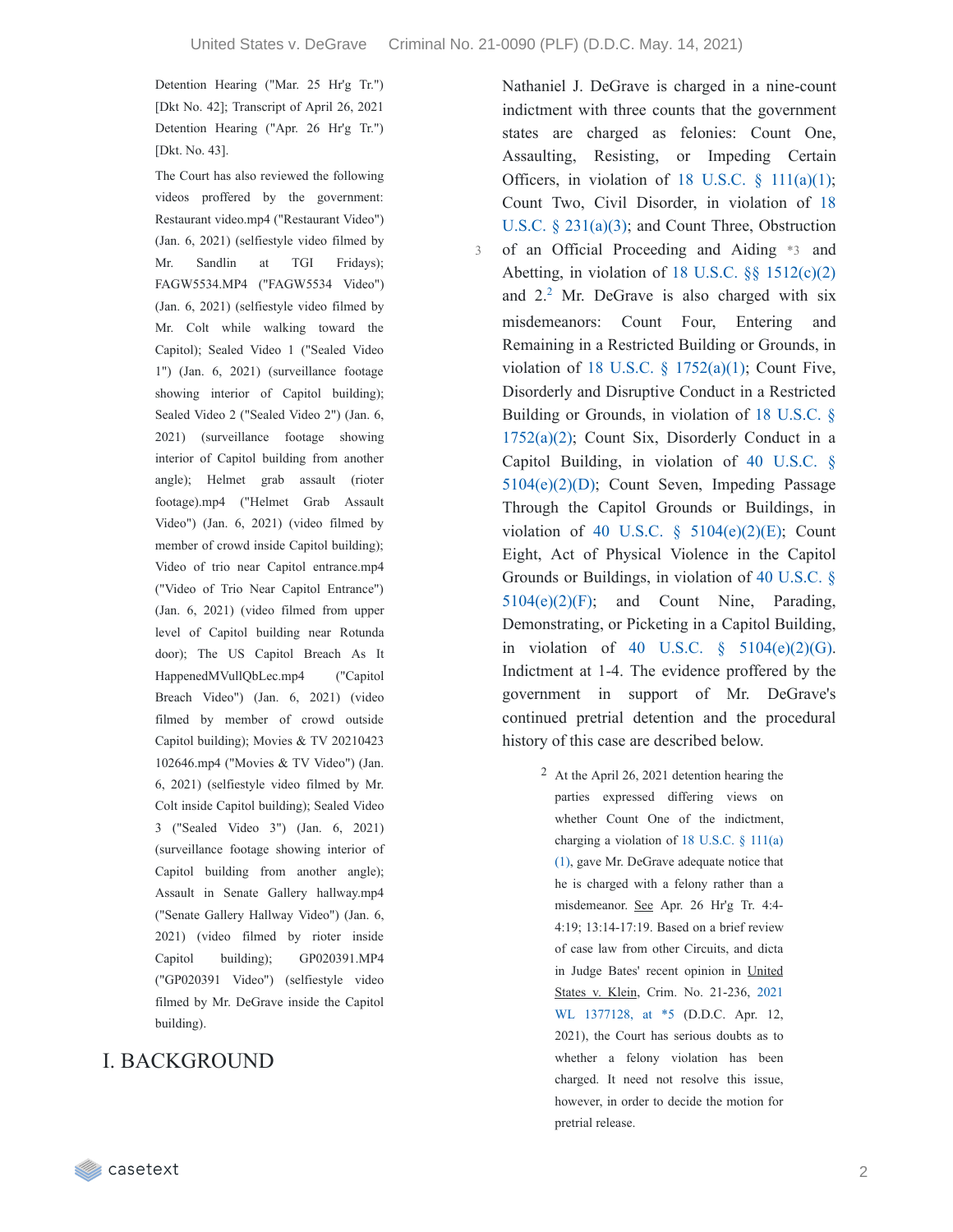### *A*. *Factual and Procedural History*

Mr. DeGrave is a thirty-one-year-old resident of Las Vegas, Nevada who has recently been selfemployed in marketing and has worked as a personal trainer. Def. Reply ¶¶ 4-6. In late December of 2020, Mr. DeGrave began participating in discussions on Facebook with two individuals, Ronald Sandlin and Josiah Colt, concerning plans to travel to Washington, D.C. on January 6, 2021, the date on which Congress was scheduled to certify the Electoral College vote count for the 2020 Presidential Election. See Gov't

Opp. at 6. On \*4 December 23, 2020, Mr. Sandlin posted a message on Facebook that included the following invitation: "Who is going to Washington D.C. on the 6th of January? I'm going to be there to show support for our president and to do my part to stop the steal and stand behind Trump when he decides to cross the rubicon. . . . If you're going comment below or PM me so we can meet up." Statement of Facts at 4; see also Gov't Opp. at 8.<sup>[3](https://casetext.com/_print/doc/united-states-v-degrave-5?_printIncludeHighlights=false&_printIncludeKeyPassages=false&_printIsTwoColumn=true&_printEmail=&_printHighlightsKey=#N196663)</sup> Mr. DeGrave responded to Mr. Sandlin's post, writing that he was "considering" joining and that he could "come to Nashville and drive there with you." Gov't Opp. at 8. 4 5

> 3 The Court understands "PM" as a shorthand inviting other Facebook users to send a "private message" to the author of the post.

In a December 30, 2020 Facebook conversation, Mr. Sandlin wrote to Mr. DeGrave, "Yo sorry bro I'm going back and fourth [sic] about going some people I respect are saying it may get dangerous." Mr. Sandlin added, "Are you down for danger bro?" Mr. DeGrave responded, "Im [sic] bringing bullet proof clothing" and "yes." Gov't Opp. at 9- 10.<sup>[4](https://casetext.com/_print/doc/united-states-v-degrave-5?_printIncludeHighlights=false&_printIncludeKeyPassages=false&_printIsTwoColumn=true&_printEmail=&_printHighlightsKey=#N196670)</sup> Subsequently on December 31, 2020, Mr. Sandlin issued the following public Facebook post:

> 4 The government obtained Mr. DeGrave's private Facebook messages pursuant to a search warrant. Gov't Opp. at 9.

Dear Patriots, I'm organizing a caravan of patriots who are going to Washington D.C. to stand behind our president Donald J. Trump. I posted about this last week and a [sic] got almost a dozen messages from people asking how they can help or expressing their wish to participate somehow. Josiah Colt, Nate DeGrave, and myself have already booked and paid for our trip to Washington D.C. but we could use your help and support! Every dollar you contribute to us is a smack in the face to Antifa. Every penny is a boot in the ass against tyranny. Every Buffalo nickel is a body slam against China. If you can't be there in person this is the next best thing. We will be documenting our journey and every contributer [sic] will get a personal thank you video shot on location in Washington D.C. and will be featured as a contributor on the video mini documentary. Share, comment, like, and hate on us in the comments.

\*5 Statement of Facts at 4; see also Gov't Opp. at 8-9. This post included a link to a GoFundMe fundraising page that featured a photoshopped image of Mr. Sandlin holding what the government characterizes as a semi-automatic rifle. Statement of Facts at 4; see also Gov't Opp. at 9. Mr. DeGrave commented on the GoFundMe page, "It's time the American people rise and stand up for this country. We're tired of the corruption." Statement of Facts at 5; see also Gov't Opp. at 9. In a separate Facebook conversation, Mr. DeGrave described media outlets including "cnn ny times, abc, fox, associated press" as "the fakers of the fake." Gov't Opp. at 9. In response to another user's question regarding whether such outlets were "all lying when they say Joe Biden won the election," Mr. DeGrave responded, "Correct." Id.

Also on December 31, 2020, Mr. DeGrave posted to Facebook, "Who can shoot and has excellent aim and can teach me today or tomorrow." Gov't Opp. at 10. In response to a another user's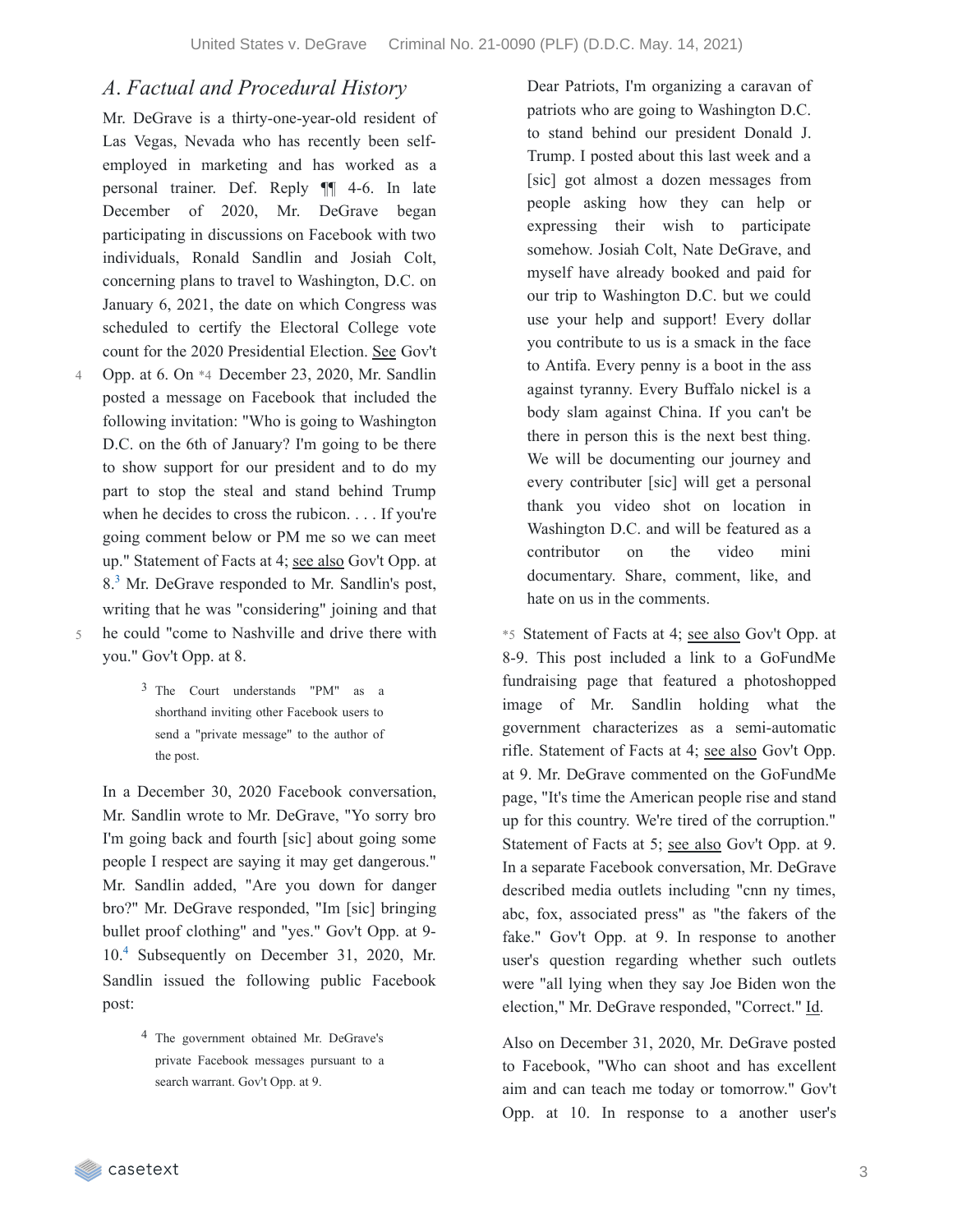7

comment on this post Mr. DeGrave wrote: "I want somebody special forces or ex fbi to teach me"; "I want personalized training from the best"; and "I'm open to learning all the essential skills. Whatever is necessary to survive." Id. When another user made a recommendation but cautioned, "he's not cheap," Mr. DeGrave responded that "this is for a very patriotic cause." Id. In another Facebook conversation Mr. DeGrave wrote that he would be in Washington, D.C. on January 6 with Messrs. Sandlin and Colt and wanted to "grow my army strong so will probably be making connections out there." Id.

December 31, 2020 was also the day on which Messrs. DeGrave, Sandlin, and Colt began a private group chat in which they discussed their plans for January 6, including "shipping guns" to Mr. Sandlin's residence in Tennessee and selecting a location at which they would meet before driving together to Washington, D.C. Gov't Opp. at 10. The government alleges that Messrs. DeGrave, Sandlin, and Colt "filled up their Amazon shopping carts with \*6 weapons and paramilitary gear to take to the Capitol," although the government does not clarify whether they followed through on purchasing this gear. Id. Mr. DeGrave wrote in the group chat that he was "looking at a 100w laser the thing that can instantly burn paper." Id. In response to a question from Mr. Sandlin regarding whether he wanted to use it to "burn these communists retinas," Mr. DeGrave replied, "I don't but would rather do that then have to shoot someone" but "would be totally possible though," adding, "all purely self defence [sic] might I add. [B]ut will be ready." Id. The same day, Mr. DeGrave asked for Mr. Sandlin's address and wrote that he had "about 300 worth of stuff coming to you." Id. Mr. Sandlin wrote, "Nate is really ready for battle hahaha." According to the government, Mr. Sandlin was reacting to a list of Mr. DeGrave's Amazon purchases. Id. at 10-11. The government does not describe the materials in this Amazon shipment, but Messrs. Sandlin and

Colt later posted images of recent purchases, including a Glock holster, gas masks, and a helmet. Gov't Opp. at 11.

On January 3, 2021, Mr. DeGrave posted on Facebook "a picture of various items of clothing with skulls on them, a helmet, and a face mask" under the caption "Gearing up. Only a fraction of what I have. #fbappropriate #dc #jan6 #drdeath." Gov't Opp. at 11. He also posted that he was "flying in with friends on the 6th. We're ready to do what is necessary to save the country." Id. On January 4, 2021, messages from the group chat show Messrs. DeGrave, Sandlin, and Colt discussing where to meet in Washington, D.C. Id. Mr. DeGrave forwarded Messrs. Sandlin and Colt a post from the social media application Parler with the following hashtags: #DoNotCertify, #january6th, #stopthestealcaravan, #darktolight, #thegreatawakening, #DRAINTHESWAMP. Mr. DeGrave added, "let em try us." Id.

Messrs. DeGrave, Sandlin, and Colt met at Mr. Sandlin's residence in Tennessee and drove together to the Washington, D.C. area, where they arrived on January 5. Gov't Opp. \*7 at 11. The group allegedly transported the following weapons in their vehicle from Tennessee: "one Glock 43 pistol, one pocket gun, two magazines of ammunition, bear mace, gas masks, a handheld taser/stun gun, military style vests/body armor, two helmets, an expandable baton, walkie talkies, and several knives."  $\underline{Id}$  at 11.<sup>[5](https://casetext.com/_print/doc/united-states-v-degrave-5?_printIncludeHighlights=false&_printIncludeKeyPassages=false&_printIsTwoColumn=true&_printEmail=&_printHighlightsKey=#N196753)</sup> The government concedes that it has no evidence that Mr. DeGrave carried any weapon with him to the Capitol on January 6, although it alleges that Messrs. Sandlin and Colt each carried knives to the Capitol and Mr. Colt carried bear mace. Id.

> 5 At the April 26, 2021 detention hearing, counsel for Mr. DeGrave disputed whether these weapons and gear actually entered the District of Columbia. The government conceded that Messrs. DeGrave, Sandlin, and Colt spent the night of January 5 at a hotel in Maryland but asserted that they went to Maryland only after stopping at an

6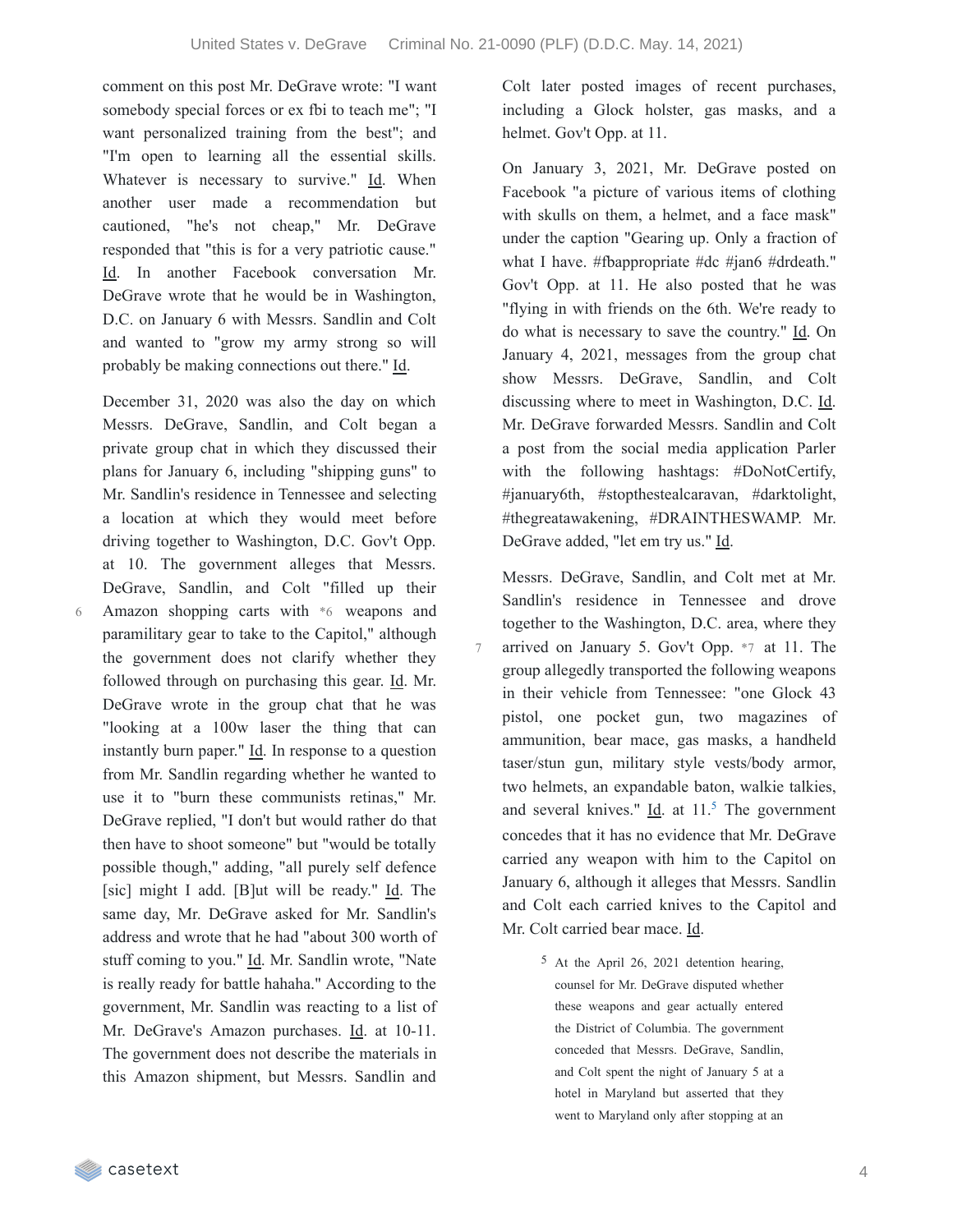Airbnb rental in the District of Columbia, which they deemed unsuitable. See Apr. 26 Hr'g Tr. 34:9-35:2.

On January 6, Messrs. DeGrave, Sandlin, and Colt recorded several videos while in the Washington, D.C. area, but before going to the Capitol. The first video, which the government did not submit to the Court, reportedly shows the three men in a hotel room along with a fourth individual who is not identified by name in the government's filings. In the video, Mr. Colt reportedly states that the three had been debating "should we carry our guns or not?" Gov't Opp. at 12. Mr. DeGrave reportedly replies, "for the camera's sake, we're not going to carry." Id.

The second video, which the Court has reviewed, appears to have been filmed by Mr. Sandlin on a mobile phone and shows Messrs. DeGrave, Sandlin, and Colt seated at a T.G.I. Fridays restaurant. For the first six minutes of the video, Mr. Sandlin speaks to the camera at length about his political views and the need to "take the Capitol" and "sacrifice." He exhorts other "patriots" watching to take similar action and states three times that "freedom is paid for \*8 with blood." See Restaurant Video at 0:00-6:04. Mr. Sandlin subsequently turns the camera to face Messrs. Colt and DeGrave, who make the following statements:

8

DeGrave: Yeah, man, you know, we're out here protecting the country. If shit goes down, if Pence does what we think he is going to do, then we're here to defend this city; defend any city in this country. Let Antifa try us. We are here, we are ready. I say bring it. We are not silent anymore, you know, so . . .

Colt: The whole thing is a scam, dude. The whole election, they can't just steal an election. Like they are trying to do in Georgia last night. It is a lie.

DeGrave: We are sick and tired of the fucking lies. It's time to put an end to this. Once and for all.

See Gov't Opp. at 12-13; Restaurant Video at 6:47-7:20.

At some point after this video was filmed, Messrs. DeGrave, Sandlin, and Colt made their way to the Capitol. The Statement of Facts includes a still frame from a video posted to YouTube, which the government did not submit to the Court, showing Messrs. DeGrave and Colt in the vicinity of the National Mall wearing helmets. Mr. DeGrave, pictured on the right with his face covered, is dressed in what the government describes as tactical gear and the defense describes as a motorcycle face mask and jacket. See Statement of 9 Facts at 2; Gov't Opp. at 22; Def. Reply at 5. \*9

Image materials not available for display. Figure 10, Statement of Facts at 9. Mr. DeGrave wears this same attire in all of the videos submitted by the government showing his subsequent movements on January 6. In these videos, Mr. DeGrave repeatedly shifts the position of his head gear so that at certain times it covers his face and at other times it is perched on top of his head and exposes his face.

The government submitted a selfie-style video filmed by Mr. Colt, which the Court has reviewed, showing Messrs. DeGrave and Colt, dressed in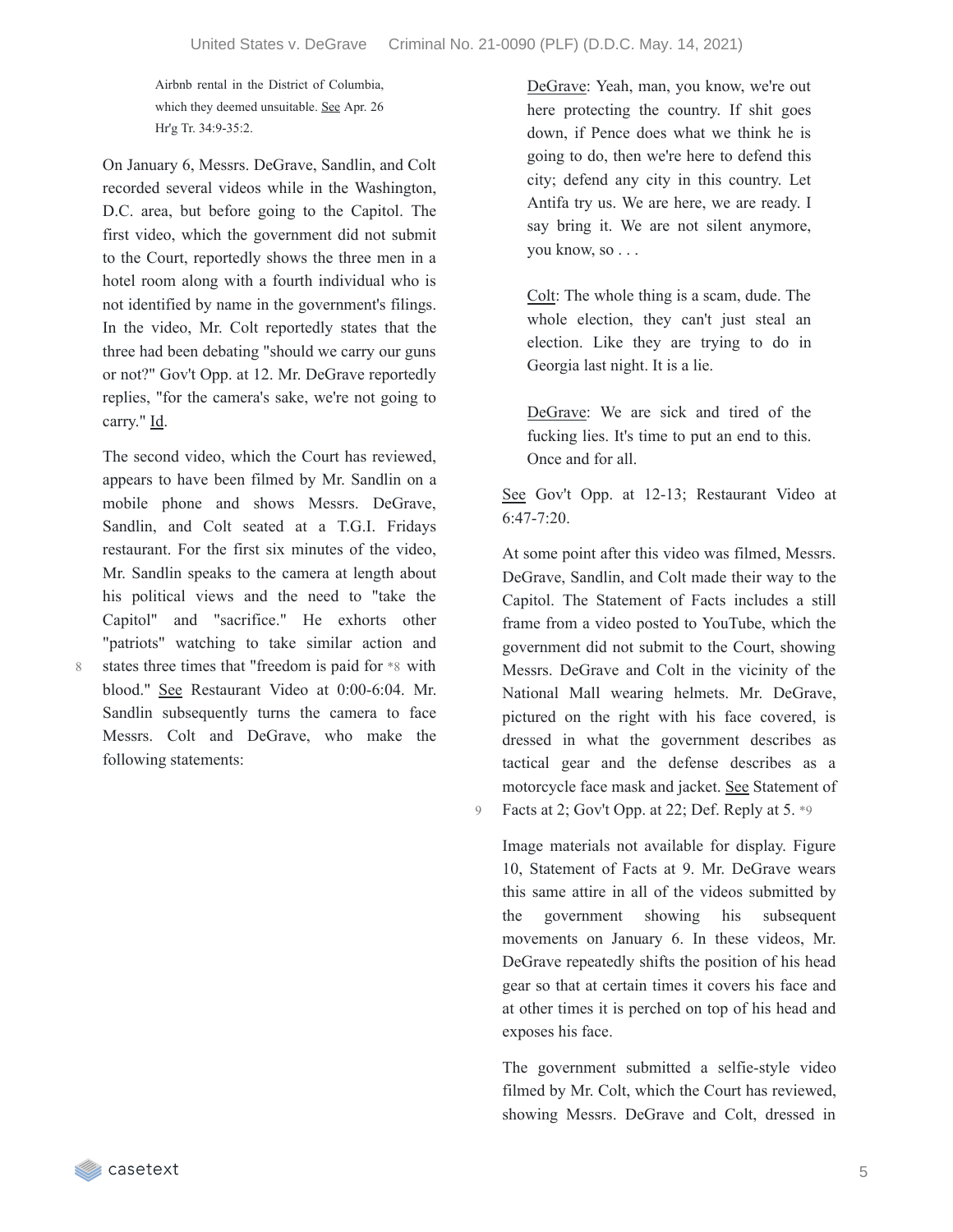this same manner, in the midst of a crowd walking down a street. See FAGW5534 Video. Mr. Colt states, "There's the Capitol in the background there. We're all headed down there. How you feeling, Nate?" Mr. DeGrave replies that he is "feeling ready, bro, readier than ever," to which Mr. Colt replies, "Yeah, if there's a time to do it, it's now. Today's the day." See FAGW5534 Video at 0:00-0:15.

The government submitted eight videos depicting Mr. DeGrave's conduct and movements inside the Capitol, some captured by surveillance cameras and others recorded by rioters and uploaded to social media. See Sealed Video 1; Sealed Video 2;

Helmet Grab Assault \*10 Video; Video of Trio Near Capitol Entrance; Movies & TV Video; Sealed Video 3; Senate Gallery Hallway Video; GP020391 Video. The Court has reviewed the videos several times. The videos document Mr. DeGrave's conduct in three areas inside the Capitol, through which he appears to have moved in the following order: the foyer inside the Rotunda doors; the Senate Gallery hallway; and the upper balcony of the Senate Chamber. 10

First, several videos show Messrs. DeGrave and Sandlin milling around a large open space on the interior side of the Capitol Rotunda door, which is closed and guarded by several Capitol Police officers. See Sealed Video 1 at 0:00-1:04, 1:35- 3:25; Sealed Video 2 at 0:25-1:13; 1:45-3:29; Helmet Grab Assault at 0:00-0:31; Video of Trio Near Capitol Entrance at 0:00-0:08. At a certain point, a crowd of rioters inside the Rotunda, including Messrs. DeGrave and Sandlin, begin pushing against the Capitol Police officers. Ultimately the mob succeeds in overpowering the officers and forcing open the doors from within, allowing the crowd outside the Capitol to stream into the building. See Sealed Video 1 at 1:50; Capitol Breach Video at 3:25. Messrs. DeGrave, Sandlin, and Colt can be seen exiting the frame of the camera and ascending a staircase.

Another set of videos shows Messrs. DeGrave, Sandlin, and Colt in the Senate Gallery hallway. See Movies & TV Video at 1:30-2:01; Sealed Video 3 at 0:25-1:18. As they and other members of the mob proceed down the hall, they approach several U.S. Capitol Police officers near a door to the upper balcony of the Senate Chamber. Mr. DeGrave, along with Mr. Sandlin and several other insurrectionists, move rapidly and aggressively toward two officers in front of one set of doors and begin grabbing and pushing at the officers. See Gov't Opp. at 15; Movies & TV Video at 1:35-1:45; Sealed Video 3 at 0:25-1:18. Before entering the fray, Mr. DeGrave can be seen pulling his helmet down to cover his face. Mr. 11 DeGrave is discernible \*11 lunging towards one of the officers and appears to be attempting to pull the officer away from the door. The officers disentangle themselves from the mob and begin moving down the hall away from the door. Messrs. DeGrave and Sandlin follow the retreating officers, gesturing and advancing aggressively towards them. See Sealed Video 3 at 0:49-1:01. One officer holds his fists up defensively in response to Mr. DeGrave's gestures. See id. A still image of the video, submitted by the government in its Statement of Facts, shows Mr. DeGrave, third from the right, with his face covered, holding up his fists in the direction of the officer, who is on the far right.

Image materials not available for display. Figure 1, Statement of Facts at 3. In the video, several other rioters step between Mr. DeGrave and the retreating officer in an apparent attempt to diffuse the situation. See Sealed Video 3 at 0:56. Mr. DeGrave proceeds to remove his mask and make statements to the retreating officer, but he does not follow the officer further. See Sealed Video 3 at

12 1:04-1:09. Another  $*12$  still image of the video shows Mr. DeGrave, center right, with his face now uncovered, speaking in the direction of the officer, who exited on the right side of the frame and is not pictured.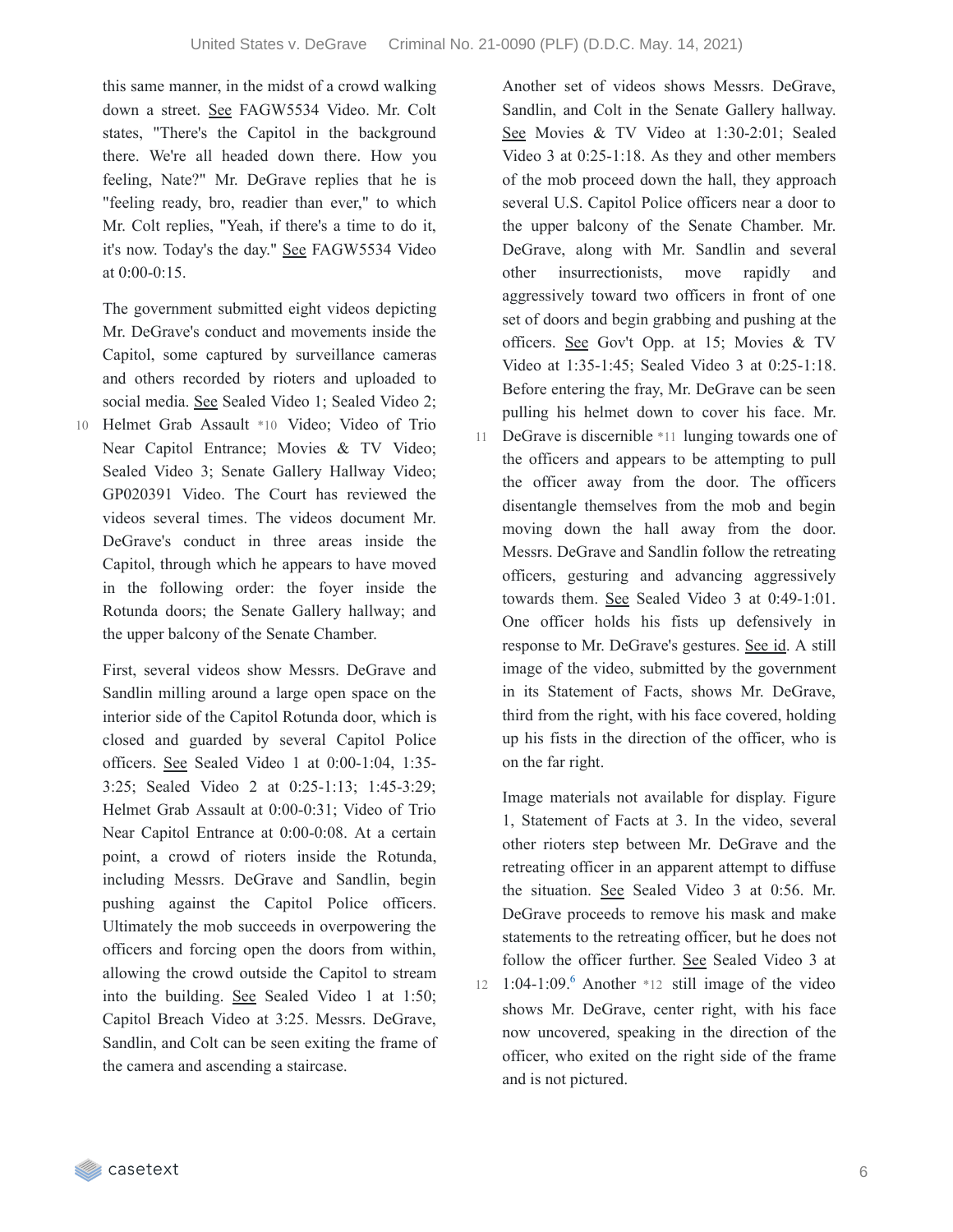#### 6 The video depicting this incident does not include audio.

Image materials not available for display. Figure 2, Statement of Facts at 3. In the video, Mr. DeGrave turns around and follows the other rioters through the door that the officers were forced to abandon, which is now unguarded. See Sealed Video 3 at 1:13-1:18.

A third set of videos show Mr. DeGrave in the upper balcony of the Senate Chamber. In a selfiestyle video apparently filmed by Mr. Colt, Mr. DeGrave's legs and torso are visible and he can be heard stating to Mr. Colt, "Yo, I punched this guy like five times in the fuckin' leg."<sup>[7](https://casetext.com/_print/doc/united-states-v-degrave-5?_printIncludeHighlights=false&_printIncludeKeyPassages=false&_printIsTwoColumn=true&_printEmail=&_printHighlightsKey=#N196875)</sup> See Movies & TV Video at 3:24. Mr. DeGrave later repeats, "I punched this guy like five times in the fuckin' head . . . [inaudible] . . . He didn't see my face, though." See id. at 3:58. Another video shows Mr. DeGrave standing in the upper balcony while other rioters appear to be on the floor of the Senate Chamber. Mr. DeGrave calls to the other members

- 13 of the \*13 mob, "Yo, we need everybody in here, now!" Running to the edge of the balcony he shouts onto the Senate floor, "Yo, take laptops, paperwork, take everything! All that shit!" GP020391 Video at 1:30.
	- 7 The audio is somewhat muffled. The government transcribes this as "neck" rather than "leg." See Gov't Second Suppl. at 2.

Following the events of January 6, Mr. DeGrave returned to his residence in Las Vegas, Nevada. Gov't Opp. at 16. Based on the results of a Facebook search warrant, the government asserts that Mr. DeGrave "deleted dozens of messages related to the insurrection and his involvement in it." Id. The government adds that he "appears to have directed others to delete their private messages to him on Facebook and also directed Sandlin shortly after the riot to 'untag and delete all posts.'" Id. At some point after January 6, Mr. DeGrave began communicating with Messrs. Sandlin, Colt and others via the encrypted messaging application wickr. Id. Mr. DeGrave's communications with Messrs. Sandlin and Colt after the riot reportedly included discussion of "selling their footage of the riot so they could get rich and be interviewed on podcasts." Id. Mr. DeGrave communicated with a third party about providing footage for a documentary and asked this third party to call him on wickr. Id. at 16-17.

The defense proffers that the Facebook warrant return also includes posts by Mr. DeGrave indicating remorse for his role in the violence at the Capitol. On January 8, 2021, Mr. DeGrave wrote that while he remained "a big Trump supporter," he was "tired of the violence and division" and considered "[t]he fact that people were killed over the week [] truly sickening." Def. Suppl. at 1. Mr. DeGrave wrote a series of similar posts dated January 7 through January 9, 2021. These posts discussed the "need to start having a more open dialogue" and Mr. DeGrave's view that "violence is never justifiable" and "[p]olitical 14 violence never works." Id. at 2. \*14

On January 19, 2021, Mr. DeGrave told another individual in a Facebook message that Mr. Sandlin was "keeping it moving," "was on ny post" and would "def[initely] get a charge." Gov't Opp. at 17. On January 24, 2021, Mr. DeGrave wrote on Facebook about litigation concerning the results of the 2020 election, writing that "[c]ases were dismissed . . . regardless of the allegations or the evidence presented, and 100s of sworn affidavits." Id. On the same thread he commented that "[t]he corruption is endless." Id.

On January 28, 2021, Mr. Sandlin was arrested shortly after leaving Mr. DeGrave's apartment in Las Vegas, Nevada. Gov't Opp. at 17. Mr. DeGrave was arrested later that same day. Rule 5(c)(3) Documents at 1. The government reports that after law enforcement officers read Mr. DeGrave his Miranda warnings, Mr. DeGrave told the officers that he was not in the Capitol on January 6. Gov't Opp. at 17.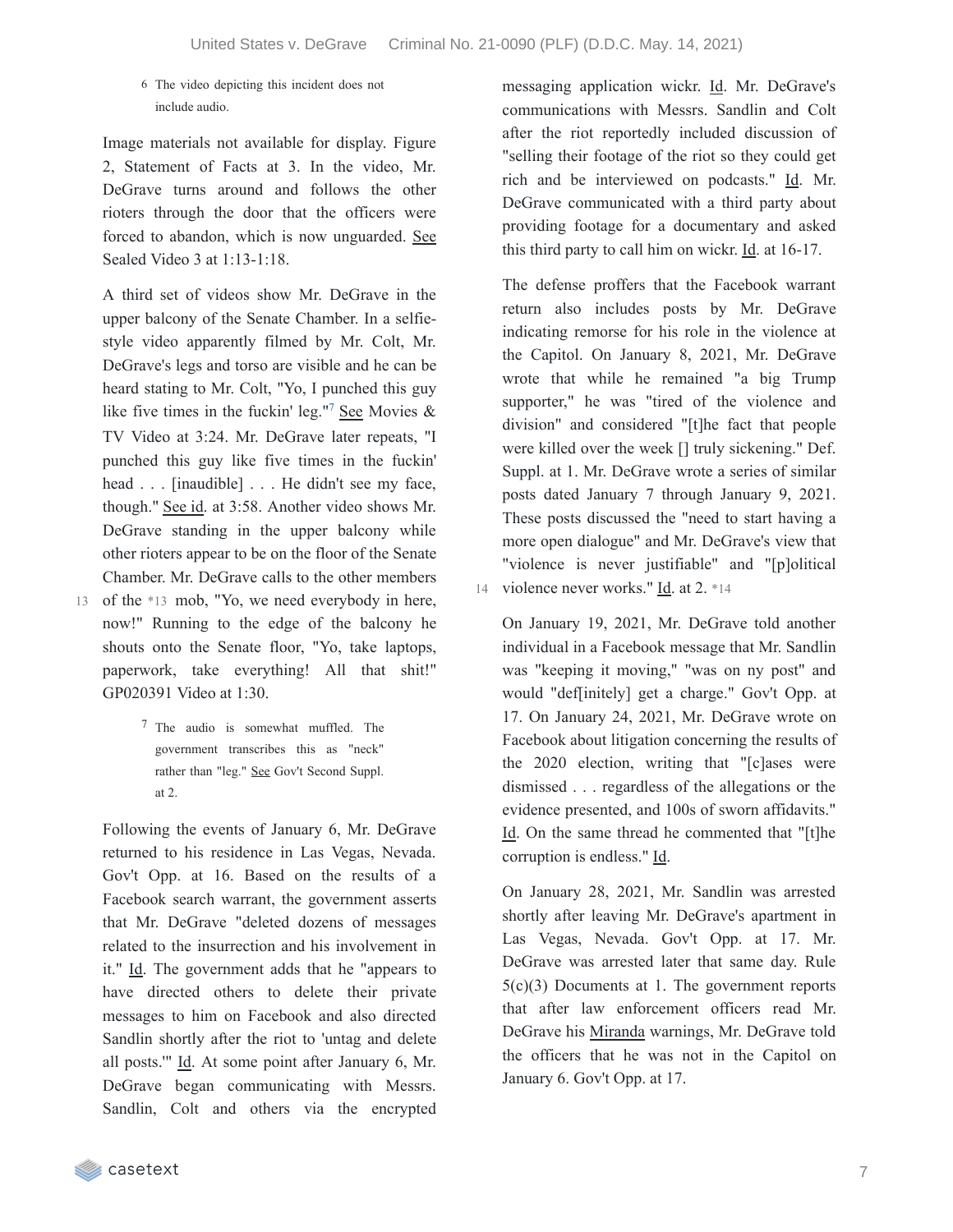16

Mr. DeGrave appeared on February 3, 2021 before Magistrate Judge Daniel Albregts of the United States District Court for the District of Nevada, who ordered him detained pursuant to 18 U.S.C. §  $3142(f)(2)$ . Judge Albregts found that no condition or combination of conditions of release would assure the safety of any other person and the community or reasonably assure Mr. DeGrave's appearance as required. Order of Detention Pending Trial, United States v. DeGrave, 21-mj-0109 (D. Nev. Feb. 3, 2021) [Dkt. No. 8] at 2. Mr. DeGrave was then transferred to the District of Columbia and appeared before this Court on March 16, 2021, at which time his counsel moved orally for modification of the detention order and for immediate release. The Court held a detention hearing on March 25, 2021. The Court then continued the case pending a ruling on pretrial detention in the separate criminal action in which Mr. Sandlin is a defendant, as detention was also contested in that case and the Court deemed Mr. Sandlin's conduct, as described by the 15 government, even more serious than Mr. \*15

DeGrave's. April 1, 2021 Memorandum Opinion and Order [Dkt. No. 23]. On April 13, 2021, Judge Dabney Friedrich ordered Mr. Sandlin detained pending trial. Order, United States v. Sandlin, 21 cr-88 [Dkt. No. 31]. This Court immediately scheduled a resumption of the detention hearing concerning Mr. DeGrave, which took place on April 26, 2021.

### II. LEGAL STANDARD

Detention of a defendant pending trial is governed by the Bail Reform Act of 1984. If a defendant is ordered detained by a United States magistrate judge, that defendant "may file, with the court having original jurisdiction over the offense, a motion for revocation or amendment of the order." 18 U.S.C. § [3145\(b\)](https://casetext.com/statute/united-states-code/title-18-crimes-and-criminal-procedure/part-ii-criminal-procedure/chapter-207-release-and-detention-pending-judicial-proceedings/section-3145-review-and-appeal-of-a-release-or-detention-order). "Although the D.C. Circuit has not ruled on the matter, every circuit to consider the issue has found that a magistrate judge's detention order is subject to de novo review" by a district court judge, and courts within this district apply de novo review in evaluating a

magistrate judge's detention decision. United States v. Klein, 2021 WL 1377128, at \*3 (citing United States v. Hunt, 240 F. [Supp.](https://casetext.com/case/united-states-v-hunt-95#p132) 3d 128, 132 (D.D.C. 2017)). "[T]he Court is free to use in its analysis any evidence or a rationale different than what the Magistrate relied upon." United States v. Karni, 298 F. [Supp.](https://casetext.com/case/us-v-karni#p130) 2d 129, 130 (D.D.C. 2004).

The Bail Reform Act authorizes several "carefully limited exception[s]" to the general norm that defendants are not to be detained prior to trial. United States v. Munchel, 991 F.3d [1273,](https://casetext.com/case/united-states-v-munchel-1#p1279) 1279 (D.C. Cir. 2021) (quoting United States v. Salerno, 481 [U.S.](https://casetext.com/case/united-states-v-salerno-7#p755) 739, 755 (1987)). The Court's analysis of whether one of these exceptions applies proceeds in two steps. First, for a detention hearing to be held, the Court must make one of two findings: either that the defendant is charged with an offense falling in one of the categories enumerated under 18 U.S.C. §  $3142(f)(1)(A)$ -(E), or that there is a serious risk that the defendant will flee or will obstruct justice or attempt to obstruct justice, or threaten, injure, or intimidate a prospective witness or  $*16$  juror, or attempt to do so, as set forth in 18 U.S.C.  $\S$  [3142\(f\)\(2\)\(A\)](https://casetext.com/statute/united-states-code/title-18-crimes-and-criminal-procedure/part-ii-criminal-procedure/chapter-207-release-and-detention-pending-judicial-proceedings/section-3142-release-or-detention-of-a-defendant-pending-trial)-(B). At this stage of the analysis, the parties may proceed by proffer, and the Court's decision concerning whether to hold a detention hearing is "based on even less information than a decision to detain or release" a defendant. United States v. Singleton, 182 [F.3d](https://casetext.com/case/us-v-singleton-68#p9) 7, 9 (D.C. Cir. 1999). In other words, the determination pursuant to Section 3142(f) to hold a detention hearing in the first place requires less evidence than the determination pursuant to Section 3142(e) to detain a defendant, which is based on a preponderance of the evidence or clear and convincing evidence. See id. (requiring greater evidence under [Section](https://casetext.com/statute/united-states-code/title-18-crimes-and-criminal-procedure/part-ii-criminal-procedure/chapter-207-release-and-detention-pending-judicial-proceedings/section-3142-release-or-detention-of-a-defendant-pending-trial) 3142(f) "would blur two distinct statutory inquiries and would give more weight to fact intensive analysis at an earlier stage of the case than Congress appears to have intended").

Second, if the Court concludes that the statute authorizes it to hold a detention hearing, it then must evaluate whether any "condition or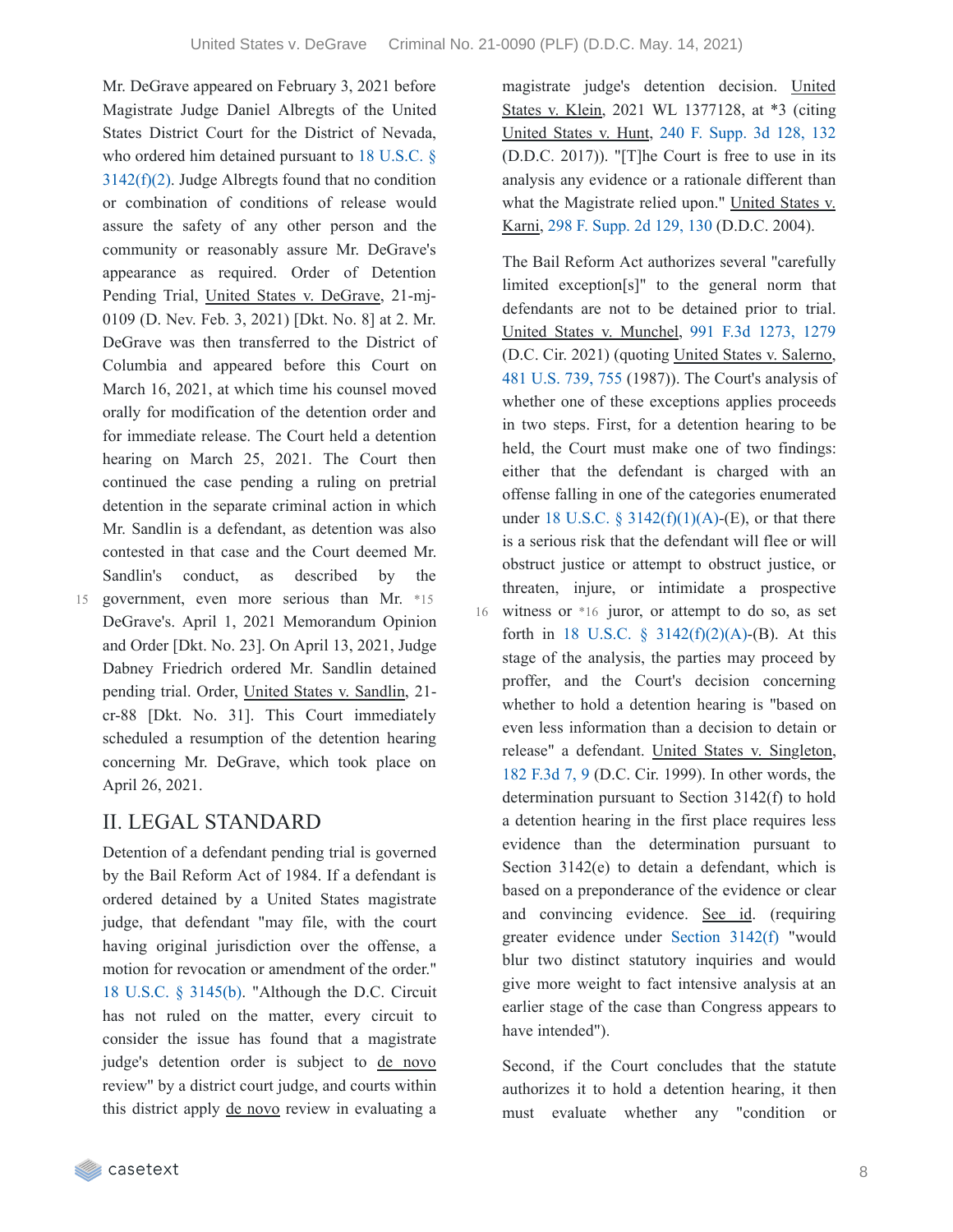combination of conditions will reasonably assure the appearance of the person as required and the safety of any other person and the [community."](https://casetext.com/statute/united-states-code/title-18-crimes-and-criminal-procedure/part-ii-criminal-procedure/chapter-207-release-and-detention-pending-judicial-proceedings/section-3142-release-or-detention-of-a-defendant-pending-trial) 18 U.S.C. § 3142(e)(1). "In common parlance, the relevant inquiry is whether the defendant is a 'flight risk' or a 'danger to the community.'" United States v. Munchel, 991 F.3d at 1279. If the basis for detention is danger to the community, the government has the burden of proving this danger by clear and [convincing](https://casetext.com/statute/united-states-code/title-18-crimes-and-criminal-procedure/part-ii-criminal-procedure/chapter-207-release-and-detention-pending-judicial-proceedings/section-3142-release-or-detention-of-a-defendant-pending-trial) evidence. 18 U.S.C. § 3142(f). If the basis is risk of flight, the government must prove this risk by a preponderance of the evidence. United States v. Simpkins, 826 [F.2d](https://casetext.com/case/us-v-simpkins-3#p96) 94, 96 (D.C. Cir. 1987). Here, the government does not argue that Mr. DeGrave poses a flight risk, so the clear and convincing 17 evidence standard applies. \*17

The Court determines whether there are conditions of release that may reasonably assure the safety of the community and the appearance of the person by [considering](https://casetext.com/statute/united-states-code/title-18-crimes-and-criminal-procedure/part-ii-criminal-procedure/chapter-207-release-and-detention-pending-judicial-proceedings/section-3142-release-or-detention-of-a-defendant-pending-trial) the following factors set forth at 18 U.S.C. § 3142(g):

(1) the nature and circumstances of the offense charged, including whether the offense is a crime of violence, a violation of section 1591, a Federal crime of terrorism, or involves a minor victim or a controlled substance, firearm, explosive, or destructive device;

(2) the weight of the evidence against the person;

(3) the history and characteristics of the person, including(A) the person's character, physical and mental condition, family ties, employment, financial resources, length of residence in the community, community ties, past conduct, history relating to drug or alcohol abuse, criminal history, and record concerning appearance at court proceedings; and

(B) whether, at the time of the current offense or arrest, the person was on probation, on parole, or on other release pending trial, sentencing, appeal, or completion of sentence for an offense under Federal, State, or local law; and

(4) the nature and seriousness of the danger to any person or the community that would be posed by the person's release.

1[8](https://casetext.com/_print/doc/united-states-v-degrave-5?_printIncludeHighlights=false&_printIncludeKeyPassages=false&_printIsTwoColumn=true&_printEmail=&_printHighlightsKey=#N197023) U.S.C.  $\frac{1}{2}$  [3142\(g\)\(1\)](https://casetext.com/statute/united-states-code/title-18-crimes-and-criminal-procedure/part-ii-criminal-procedure/chapter-207-release-and-detention-pending-judicial-proceedings/section-3142-release-or-detention-of-a-defendant-pending-trial)-(4).<sup>8</sup> Once a detention hearing is triggered, the Court must consider all factors set forth under Section 3142(g), irrespective of the basis for holding the detention hearing. See United States v. [Singleton,](https://casetext.com/case/us-v-singleton-68#p9) 182 F.3d at 9.

> 8 The Bail Reform Act also outlines certain circumstances whereby a rebuttable presumption may arise that no condition or combination of conditions will reasonably assure the safety of the community or the appearance of the person as required. See 18 U.S.C. § [3142\(e\)\(2\)](https://casetext.com/statute/united-states-code/title-18-crimes-and-criminal-procedure/part-ii-criminal-procedure/chapter-207-release-and-detention-pending-judicial-proceedings/section-3142-release-or-detention-of-a-defendant-pending-trial)-(3). No such presumption arises on the facts of this case.

The D.C. Circuit recently held that "to order a defendant preventatively detained, a court must identify an articulable threat posed by the defendant to an individual or the community." United States v. Munchel, 991 F.3d at 1283. This

18 threat "must also be considered \*18 in context" and "whether a defendant poses a particular threat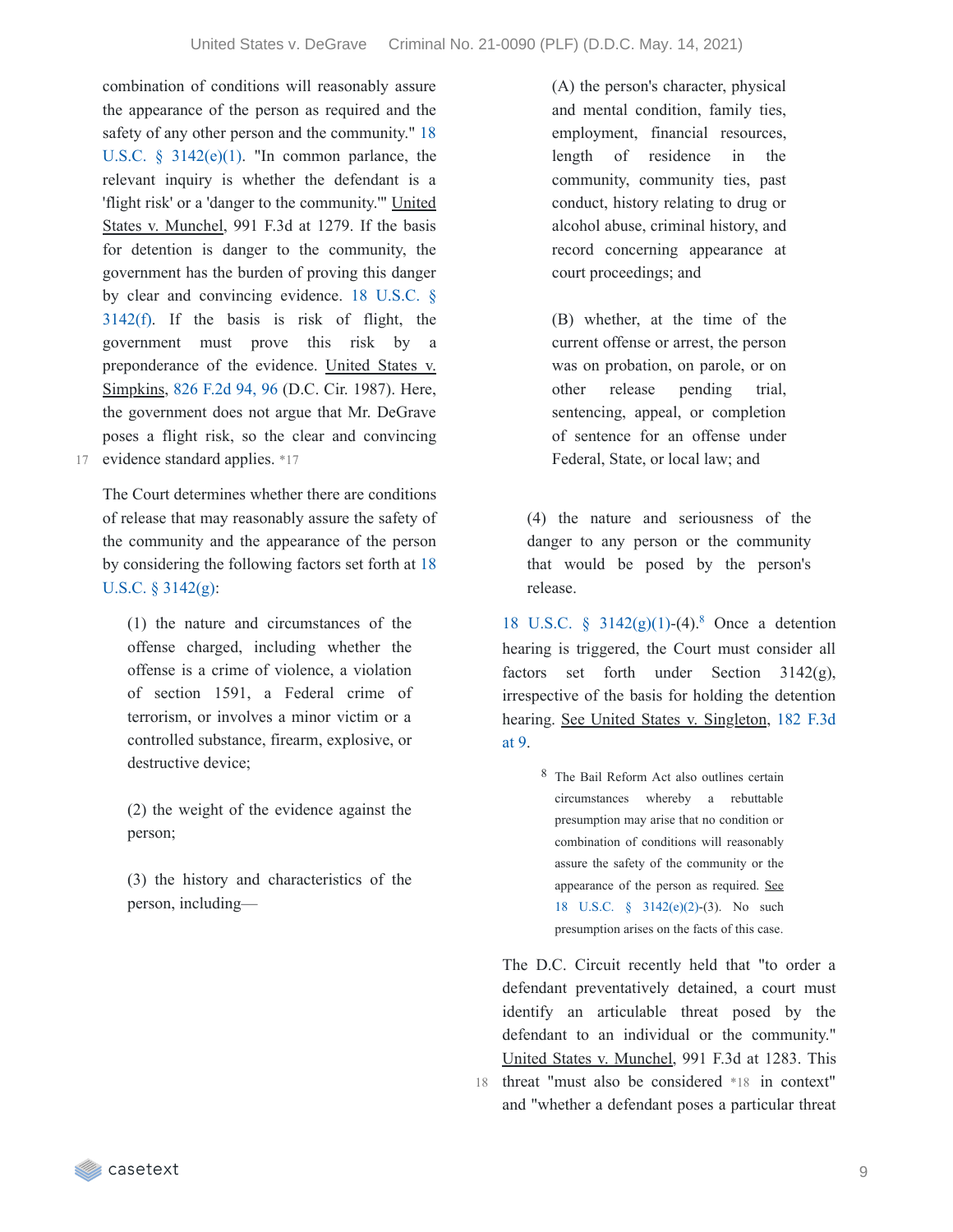depends on the nature of the threat identified and the resources and capabilities of the defendant." Id. This risk "need not be of physical violence and may extend to 'non-physical harms such as corrupting a union.""  $\underline{Id}$ . at 1282-83 (quoting United States v. King, 849 F.2d [485,](https://casetext.com/case/us-v-king-304#p487) 487 n.2 (11th Cir. 1988)).

A threat of future dangerousness may be based on the risk that no conditions "will reasonably prevent the defendant from obstructing justice." United States v. Robertson, 608 F. [Supp.](https://casetext.com/case/us-v-robertson-3#p92) 2d 89, 92 (D.D.C. 2009); see also United States v. Manafort, 897 F.3d [340,](https://casetext.com/case/united-states-v-manafort-9#p348) 348 (D.C. Cir. 2018) (upholding revocation of bail based on witness tampering where no violence was involved); United States v. LaFontaine, 210 F.3d 125, [134-35](https://casetext.com/case/us-v-lafontaine#p134) (2d Cir. 2000) (rejecting the argument that "attempts to influence the testimony of [witnesses] does not constitute the type of danger to the community that would support [detention"\);](https://casetext.com/case/us-v-millan-11#p1048) United States v. Millan, 4 F.3d 1038, 1048 (2d Cir. 1993) (holding that a general threat of witness tampering may justify pretrial detention); United States v. Gamble, Criminal No. 19-348, 2019 WL [6877755,](https://casetext.com/case/united-states-v-gamble-43#p6) at \*6 (D.D.C. Dec. 17, 2019) ("[O]bstruction of justice does pose a serious danger to the community as contemplated under Section [3142\(g\)\(4\).](https://casetext.com/statute/united-states-code/title-18-crimes-and-criminal-procedure/part-ii-criminal-procedure/chapter-207-release-and-detention-pending-judicial-proceedings/section-3142-release-or-detention-of-a-defendant-pending-trial)"); United States v. Young, Case Nos. 12-CR-502, 12-CR-645, 2013 WL 12131300, at \*7 (D. Utah Aug. 27, 2013) ("Danger to community may include nonviolent propensities, such as a record of obstruction of justice.").

This danger does not arise whenever a defendant is charged with obstructive conduct; it instead arises from the risk that the defendants will obstruct the judicial proceeding or its integrity. See United States v. Salerno, 481 [U.S.](https://casetext.com/case/united-states-v-salerno-7#p753) 739, 753 (1987) ("[A] primary function of bail is to safeguard the courts' role," which includes "ensur[ing] the integrity of the judicial process."); Hr'g. Tr. 33:14-33:19, United States v. Riley, 21 cr-69 (D.D.C. Feb. 24, 2021)("[W]hat  $(f)(2)(B)$  is really getting at is not just obstructive intent generally, but, \*19 rather, the risk that somebody's 19 going to . . . obstruct or attempt to obstruct a judicial proceeding."); accord United States v. Demmler, 523 F. [Supp.](https://casetext.com/case/us-v-demmler-3#p683) 2d 677, 683 (D. Ohio 2007); United States v. [Khashoggi,](https://casetext.com/case/united-states-v-khashoggi#p1051) 717 F. Supp. 1048, 1051 (N.D.N.Y. 1989).

If after considering the factors in Section  $3142(g)$ the Court concludes "that no condition or combination of conditions will reasonably assure the appearance of the person as required and the safety of any other person and the community," it "shall order the detention of the person before trial." 18 U.S.C. § [3142\(e\)\(1\).](https://casetext.com/statute/united-states-code/title-18-crimes-and-criminal-procedure/part-ii-criminal-procedure/chapter-207-release-and-detention-pending-judicial-proceedings/section-3142-release-or-detention-of-a-defendant-pending-trial)

## III. DISCUSSION

# *A*. *Mr*. *DeGrave is Eligible for Detention Pursuant to Section 3142(f) (2)(B)*

The government sought a detention hearing pursuant to Section  $3142(f)(2)(B)$  because, it asserts, there is a serious risk that Mr. DeGrave will obstruct the integrity of this judicial proceeding. Gov't Opp. at 2-6, 18-20, 24. In support of this assertion, the government proffers that after January 6, Mr. DeGrave deleted social media posts; asked Mr. Sandlin to "delete all posts"; transferred his conversations with Messrs. Sandlin and Colt, which previously took place on Facebook, to encrypted messaging applications; encouraged others to download encrypted messaging applications in order to communicate with him about events at the Capitol; allowed Mr. Sandlin to stay in his home at a time when he believed Mr. Sandlin to be evading law enforcement; and lied to the FBI about whether he entered the Capitol on January 6. Id. at  $16-17$ .<sup>[9](https://casetext.com/_print/doc/united-states-v-degrave-5?_printIncludeHighlights=false&_printIncludeKeyPassages=false&_printIsTwoColumn=true&_printEmail=&_printHighlightsKey=#N197115)</sup> The government also represents that there are two non-detained individuals who are \*20 "key 20 witnesses who witnessed much of [Mr. DeGrave's] illegal conduct leading up to and on January 6," and who the government fears Mr. DeGrave may try to contact. Gov't Second Suppl. at 7. Finally, the government expresses concern that Mr. DeGrave lacks respect for the Court and the judicial process, citing his statement that "[t]he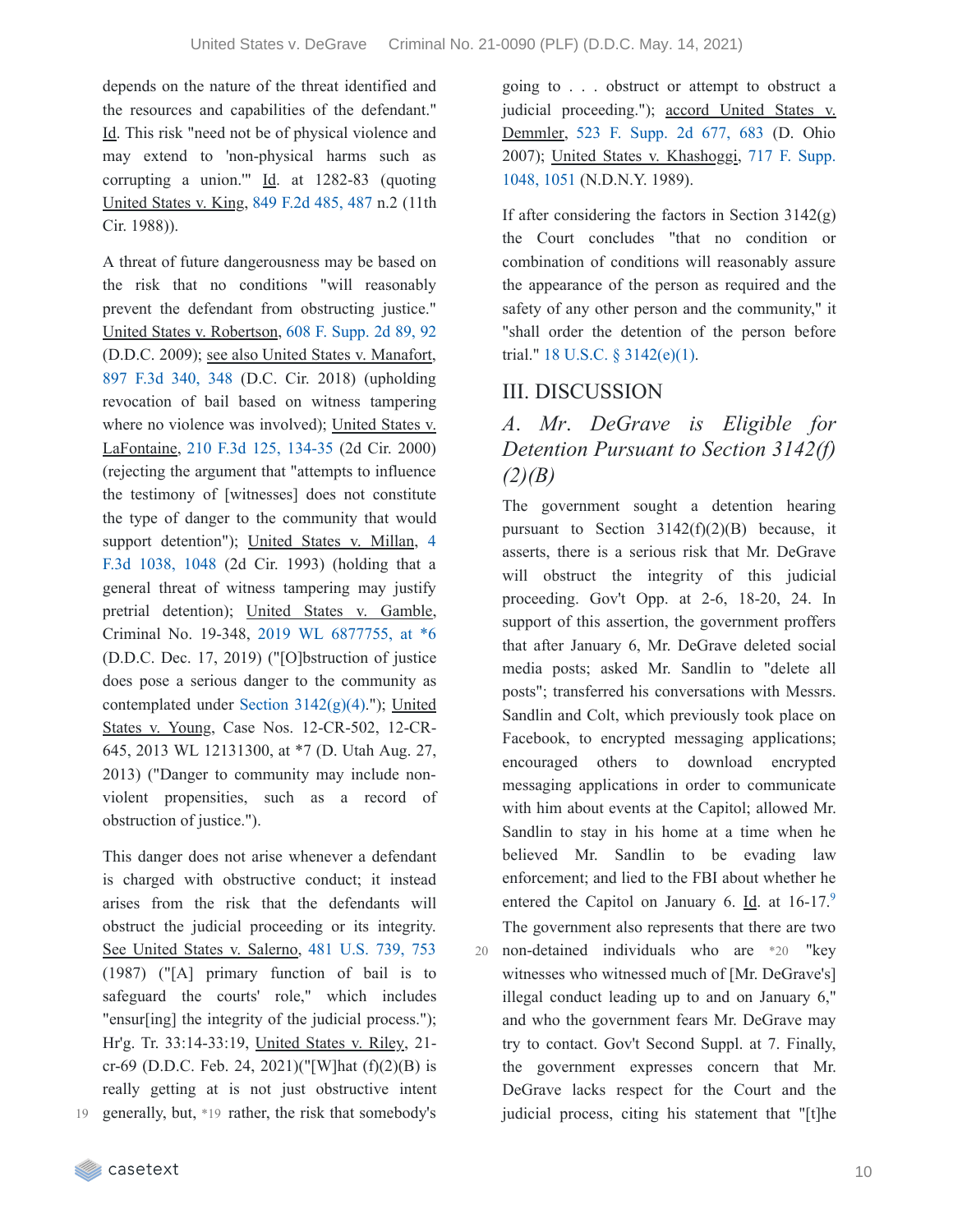corruption is endless," in relation to litigation concerning the 2020 election. Gov't Opp. at 20; see also Apr. 26 Hr'g Tr. 8:12-9:25.

> 9 Mr. DeGrave's counsel challenges the factual accuracy of the government's proffer that Mr. Sandlin was staying with Mr. DeGrave. Def. Third Suppl. at 3. At the April 26, 2021 detention hearing, the government acknowledged that it had been mistaken in previously asserting that Mr. Sandlin was arrested outside Mr. DeGrave's apartment. It clarified that law enforcement began tailing Mr. Sandlin after he left Mr. DeGrave's apartment and arrested him in another neighborhood a short drive away. The government added that Mr. Sandlin later made a statement from jail to a third party confirming that he had stayed at Mr. DeGrave's apartment the night before he was arrested. See Apr. 26 Hr'g Tr. 4:20-5:24.

The Court finds that the government has proffered evidence showing a serious risk that Mr. DeGrave may obstruct or attempt to obstruct this judicial proceeding. Mr. DeGrave's choice to delete social media records after January 6 indicates a recognition that these records could provide important evidence in the case against him and a willingness to eliminate such evidence. Mr. DeGrave's request that Mr. Sandlin delete messages suggests that Mr. DeGrave may seek to influence others who could provide evidence or serve as witnesses against him. This is emblematic of the type of conduct that raises concern about obstruction of a judicial proceeding. Judges in this district have commented on the absence of precisely such evidence in concluding that the requirements of Section 3142(f)(2)(B) were not satisfied in other cases. See Minute Order, United States v. Sabol, 21-cr-35 (D.D.C. April 26, 2021) ("[Mr. Lopatic] did not, for example, delete text messages or social media posts; . . ."); Hr'g. Tr. 34:8-34:18, United States v. Riley, 21-cr-69 (D.D.C. Feb. 24, 2021) (concluding that the government had not presented sufficient evidence

to satisfy Section  $3142(f)(2)(B)$  and contrasting the case with another where "the government had presented evidence of destroying social-media posts, assisting others in evading police, directing 21 others in terms of how to stash evidence"). \*21

This evidence of past conduct establishes a serious risk that Mr. DeGrave will obstruct this judicial proceeding in the future if released. This meets the low bar required to justify holding a hearing pursuant to Section 3142(f)(2)(B). See United States v. Singleton, 182 [F.3d](https://casetext.com/case/us-v-singleton-68#p9) at 9. The Court must therefore determine whether Mr. DeGrave should be detained pending trial in light of the factors set out in Section 3142(g).

### *B*. *Section 3142(g) Factors*

### 1. Nature and Circumstances of the Offense Charged

The first consideration under Section  $3142(g)$  is "the nature and circumstances of the offense charged." 18 U.S.C. § [3142\(g\)\(1\)](https://casetext.com/statute/united-states-code/title-18-crimes-and-criminal-procedure/part-ii-criminal-procedure/chapter-207-release-and-detention-pending-judicial-proceedings/section-3142-release-or-detention-of-a-defendant-pending-trial). Chief Judge Howell has identified six guideposts for analyzing this factor in cases arising out of the assault on the Capitol, which other judges in this district have found helpful "to differentiate the severity of the conduct of the hundreds of defendants connected to the events of January 6." United States v. Klein, 2021 WL 1377128, at \*7 (citing United States v. Chrestman, 21-mj-218, 2021 WL [765662,](https://casetext.com/case/united-states-v-chrestman-2#p7) at \*7 (D.D.C. Feb. 26, 2021)). These guideposts concern: (1) "whether a defendant has been charged with felony or misdemeanor offenses"; (2) "any indication that a defendant engaged in prior planning before arriving at the Capitol"; (3) "a defendant's carrying or use during the riot of a dangerous weapon"; (4) "coordination with other participants before, during, or after the riot"; (5) whether the defendant "assumed either a formal or a de facto leadership role in the assault by encouraging other rioters' misconduct"; and (6) "a defendant's words and movements during the riot" including "whether he "damaged federal property," "threatened or confronted law enforcement, or otherwise promoted or celebrated efforts to disrupt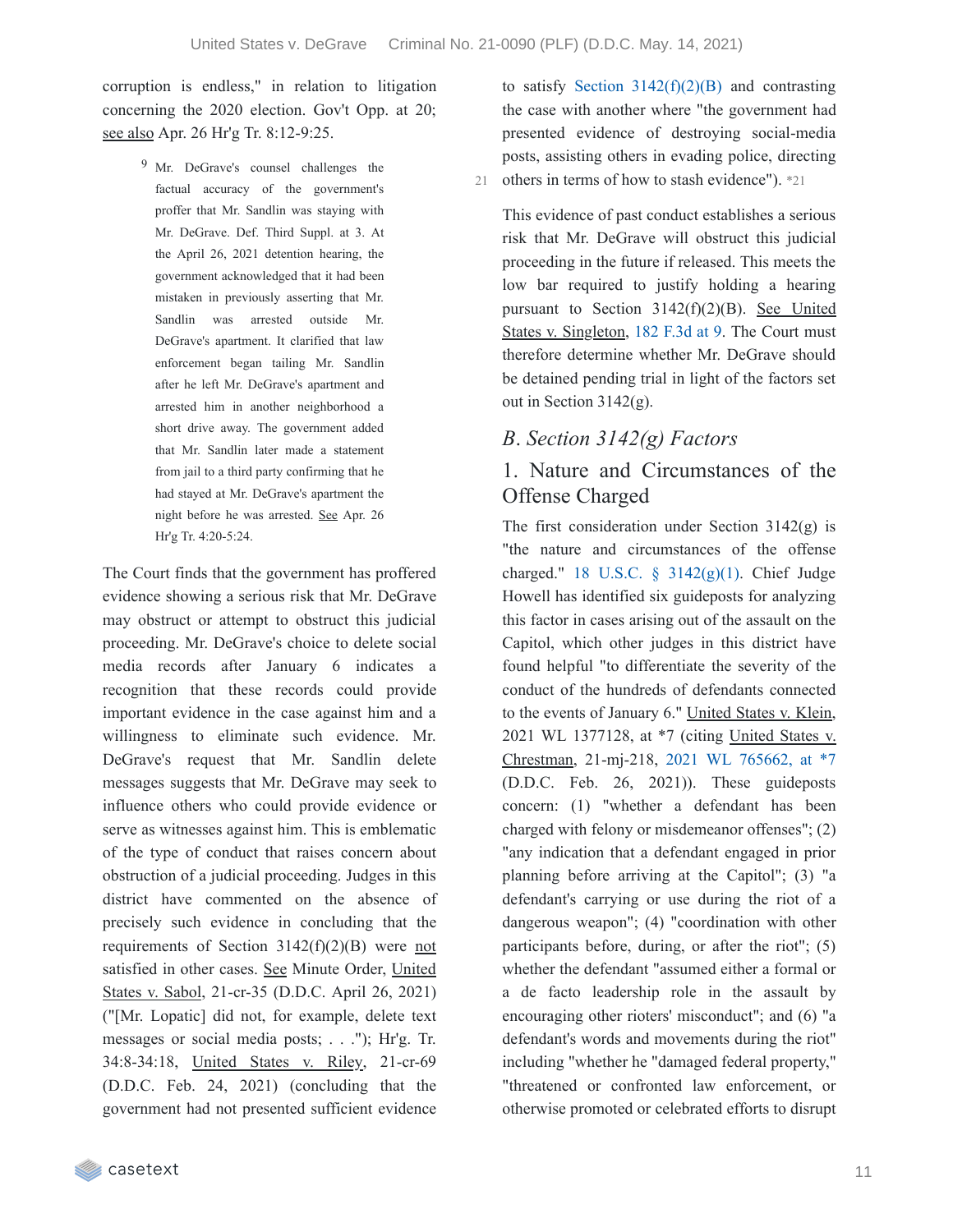the certification of the electoral vote count during the riot." United States v. Chrestman, 2021 WL 765662, at \*7-8. The Court finds Chief Judge Howell's guideposts most helpful and will 22 examine each in turn. \*22

#### a. Felony or Misdemeanor Offenses

Mr. DeGrave is charged with at least two felony offenses and six or seven misdemeanors. The felony charges - which include civil disorder and obstruction of an official proceeding - weigh in favor of detention.

#### b. Prior Planning

The government has proffered evidence that Mr. DeGrave took part in extensive planning in the weeks leading up to January 6, in coordination with Messrs. Sandlin and Colt. This culminated with Messrs. DeGrave, Sandlin, and Colt driving together from Tennessee to Washington, D.C. on January 5 and going to the Capitol together on January 6, and with Messrs. DeGrave and Sandlin jointly assaulting law enforcement officers inside the Capitol building and forcing their way into restricted areas.

Mr. DeGrave's own words and actions in relation to these planning activities demonstrate that he expected to engage in violence on January 6. Most explicitly, Mr. DeGrave responded to Mr. Sandlin's question on December 30, 2020, "Are you down for danger bro?" by saying, "Im [sic] wearing bullet proof clothing" and "yes." Gov't Opp. at 9-10. Mr. DeGrave proceeded to wear what the government describes as tactical gear to the Capitol. Statement of Facts at 2; Gov't Opp. at 22. The defense argues that this was simply a motorcycle face mask and jacket, but Mr. DeGrave's statement to Mr. Sandlin that he was "bringing bullet proof clothing" undercuts any significance of that distinction. See Def. Reply at 5; Gov't Opp. at 10. Irrespective of the technically correct term for Mr. DeGrave's attire, his statement made clear that he was dressed in anticipation of confronting and engaging in violence. His decision to wear this outfit to the

Capitol strongly "suggests that he was not just caught up in the frenzy of the crowd, but instead came to Washington, D.C. with the intention of causing mayhem and \*23 disrupting the democratic process." United States v. Chrestman, 2021 WL 765662, at \*8; see also United States v. Sabol, No. 21-35-1, 2021 WL [1405945,](https://casetext.com/case/united-states-v-sabol-1#p10) at \*10 (D.D.C. April 14, 2021) (rejecting the defendant's "argument that he did not plan to commit violence" when he "brought tactical gear, including a helmet, steel-toe boots, zip ties, a radio and an ear piece" to the rally). 23

The plans that Mr. DeGrave discussed with Messrs. Sandlin, and Colt to purchase weapons and transport them to Washington, D.C. further establish that he did not arrive at the Capitol with the intent to protest peacefully, only unwittingly to get swept up in the violence. If anything, Mr. DeGrave's statements suggest that he was planning for and anticipating even greater violence than ultimately transpired. See Gov't Opp. at 10 (Mr. DeGrave writing, "I don't [want to use a laser on a human] but would rather do that then have to shoot someone . . . would be totally possible though"); id. at 11 (Mr. DeGrave describing images on Facebook of clothing and a face mask as "[o]nly a fraction of what I have"). While neither Mr. DeGrave nor his associates ultimately brought firearms to the Capitol on January 6, the fact that they transported at least two firearms from Tennessee to the Washington, D.C. area in their car is disturbing when coupled with the statements in their chat, as is the fact that they were discussing bringing those firearms to the Capitol. See Gov't Opp. at 12.

Nor can Mr. DeGrave's own role in the planning be characterized as that of a hapless follower who was unaware that Messrs. Sandlin and Colt had piled weapons into their shared vehicle, as defense counsel has suggested. See Apr. 26 Hr'g Tr. 22:17- 25:17. The government's proffered evidence indicates that Mr. DeGrave himself purchased gear in relation to the planned trip, a fact he advertised on social media alongside the ominous hashtag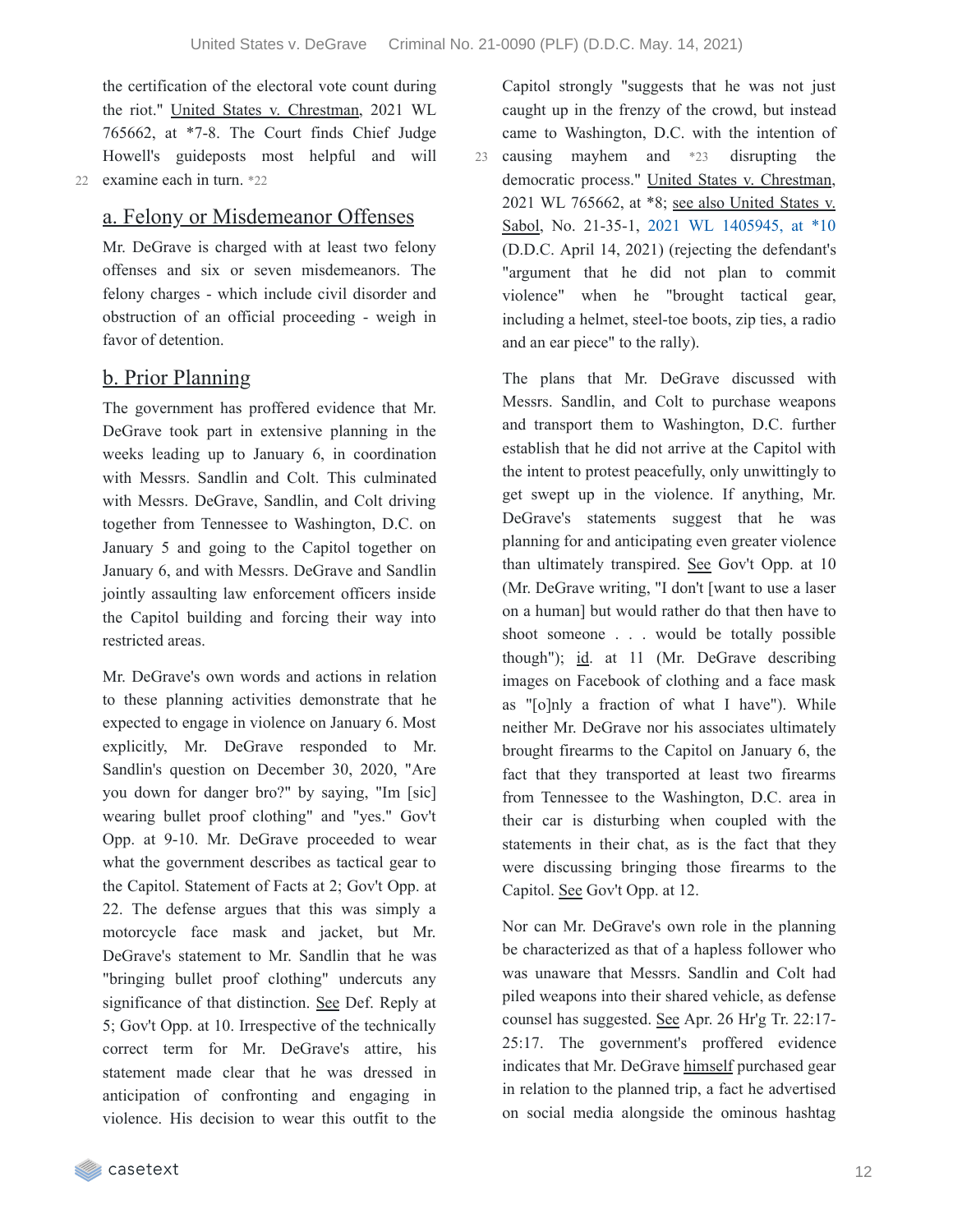"#drdeath." Gov't Opp. at 11. Mr. Sandlin's response to a review of Mr. DeGrave's Amazon purchases - "Nate is really ready for battle" suggests that these purchases related to violence.

 $24$  \*24 Gov't Opp. at 10-11. Even Mr. Sandlin, the apparent ringleader of the group that included Messrs. DeGrave, Sandlin, and Colt, seemed to profess shock when Mr. DeGrave stated he was considering purchasing a laser that can burn paper, responding, "Good god you want to burn these communists retinas?" Id. at 10. While the government does not specify who among Messrs. DeGrave, Sandlin, and Colt claimed ownership of most of the weapons in their vehicle, it does allege that at least one cannister of bear mace, which discharged accidentally on January 5, was "Nate's bear mace." Id. at 11.

Mr. DeGrave's effort to obtain firearms training ahead of the Capitol insurrection further demonstrates that he was planning for violence. Mr. DeGrave's counsel contested the significance of this at the April 26 detention hearing, arguing that there was no evidence that Mr. DeGrave followed through or actually received such training and characterizing his social media posts as puffery. See Apr. 26 Hr'g Tr. 23:12-24:03. Yet as defense counsel acknowledged, Mr. DeGrave did not state it was a joke. His call for someone that "can teach me today or tomorrow" sounds serious and specific. See Gov't Opp. at 10. Viewed alongside the other steps Mr. DeGrave took, including traveling to Washington, D.C. in a vehicle containing weapons and gear, the Court has no confidence that this statement was mere hype.

These planning efforts show that Messrs. DeGrave, Sandlin, and Colt - and Mr. DeGrave in particular - expected not only to encounter violence on January 6 but to perpetrate it. This factor weighs heavily in favor of detention.

# c. Carrying or Use of a Dangerous <u>Weapon</u>

The government concedes that "there is no evidence at present that the defendant carried a weapon inside the Capitol" on January 6, though the government speculates that Mr. DeGrave "presumably, like his co-conspirator Colt, would have brought [his bear mace] inside \*25 the 25 Capitol had it not discharged prematurely the night before." Gov. Second Suppl. at 5. Mr. DeGrave asserts that he did not bring a firearm, a knife, or bear repellant to the Capitol. Def. Reply ¶ 9. While Mr. DeGrave's other conduct in relation to acquiring weapons and transporting them to the Washington, D.C. area is serious, the fact that he did not ultimately bring a weapon with him to the

### d. Coordination with Others

Capitol on January 6 weighs against detention.

Mr. DeGrave participated in a group chat with Messrs. Sandlin and Colt beginning on December 31, 2020 to plan for the events of January 6. Through this chat, they discussed shipping guns to Mr. Sandlin's residence; driving together to Washington, D.C.; and ordering weapons and paramilitary gear from Amazon. Gov't Opp. at 10- 12. They also discussed as a group whether to bring weapons to the Capitol. Id. at 12. The planning activities described above appear to have been carried out largely in coordination.

Messrs. DeGrave, Sandlin, and Colt also continued to act in coordination after they arrived in Washington, D.C. The video recorded at the T.G.I. Fridays restaurant on January 6 shows them jointly discussing their plans for the afternoon, including Mr. Sandlin stating, "We are going to be there back by one o'clock when it is all going to go down." Statement of Facts at 8; Gov't Opp. at 13; Restaurant Video at 9:57. In the video, Mr. DeGrave suggests that he, Mr. Sandlin, and Mr. Colt are jointly "out here protecting the country" and foreshadows that "if Pence does what we think he is going to do" he and his associates "are ready" to "defend this city; defend any city in this country." Gov't Opp. at 13; Restaurant Video at 6:47. The videos submitted by the government further document that once inside the Capitol, the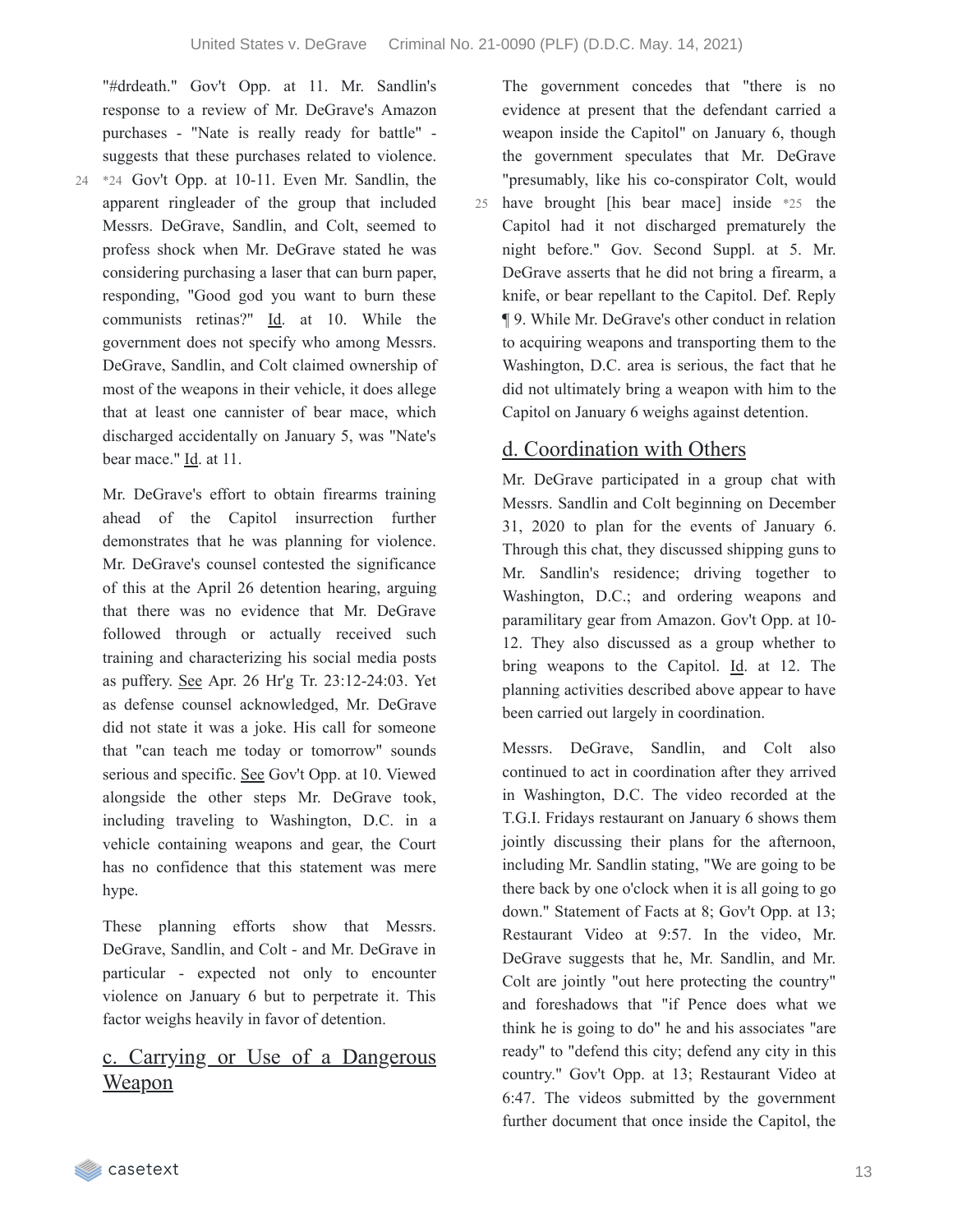three individuals moved through the building in coordination. Messrs. DeGrave and Sandlin are both clearly visible in the crowd that forced open

26 the Rotunda doors. See Sealed Video 1 \*26 at 1:40-3:15; Sealed Video 2 at 1:45-3:29; Helmet Grab Assault Video at 0:00-0:31. Messrs. DeGrave and Sandlin are also both visible as part of the much smaller cluster of insurrectionists that came to blows with a U.S. Capitol Police officer in the Senate Gallery hall. See Movies & TV Video at 1:37-2:01; Sealed Video 3 at 0:25-1:18.

The videos recorded from the upper balcony of the Senate Chamber show Messrs. DeGrave and Colt in conversation about their exploits. See Movies & TV Video at 3:24-4:00 ("I punched this guy like five times . . . He didn't see my face, though.").

This ongoing coordination "indicates that [Mr. DeGrave] acted deliberately to amplify and assure the success of the breach of the Capitol" and weighs strongly in favor of detention. United States v. Chrestman, 2021 WL 765662, at \*8.

### e. Leadership Role

Mr. DeGrave is not alleged to have played any formal leadership role in the assault on the Capitol. While he participated in pre-planning with Messrs. Sandlin and Colt, the government's description does not suggest that he became the ringleader of this small group. Instead, the evidence proffered by the government tends to indicate that Mr. Sandlin was the leader. See Gov't Opp. at 8-9. Mr. DeGrave appears to have developed concrete plans for traveling to Washington, D.C. only after responding to Mr. Sandlin's invitation on Facebook. See Def. Reply ¶ 8.

Mr. DeGrave also did not play any "de facto leadership role in the assault." United States v. Chrestman, 2021 WL 765662, at \*15. While he can be seen in the videos as part of a crowd that forced open the Capitol Rotunda doors from within, enabling numerous additional rioters to stream into the building, he clearly was not the leader of that crowd. In the videos captured near

the Rotunda doors, he does not encourage other 27 rioters to act forcefully or \*27 violently, nor does he even appear to speak to the other rioters, with the exception of Mr. Sandlin. See Sealed Video 1 at 0:00-1:04. When the rioters do begin pushing against the Rotunda doors in the video, Mr. DeGrave can only be described as another member of the large mob engaged in this effort. See id. at 1:35-3:25.

On the other hand, Mr. DeGrave can be heard on additional videos telling other rioters, "we need everybody in here now!" and then exhorting them to "take laptops, paperwork, take everything! All that shit!" See GP020391 Video at 1:30-2:04. This video also shows that when Mr. DeGrave and others exited the Capitol they were met by cheers and applause from others outside. See id. at 4:05. The videos do not, however, show other members of the mob rallying around Mr. DeGrave, following his physical movements, or even necessarily listening to his verbal pronouncements. The Court concludes that "viewed in context, those [statements] - though reprehensible - hardly establish that [Mr. DeGrave] was a de facto leader of the mob." See United States v. Klein, 2021 WL 1377128, at \*8 (holding that encouraging other rioters by shouting "We need fresh people" did not make the defendant a de facto leader in the Capitol insurrection). This consideration weighs against detention.

### f. Words and Movements During the Riot

Mr. DeGrave entered the Capitol building and engaged in violence directed at Capitol Police officers as they tried to secure the building. He was part of a crowd that pushed open the Rotunda doors, overpowering law enforcement officers while simultaneously enabling other rioters to enter the Capitol. He came to blows with Capitol Police officers outside the Senate Chamber and apparently succeeded in gaining entry to the upper balcony as a result. He encouraged other rioters to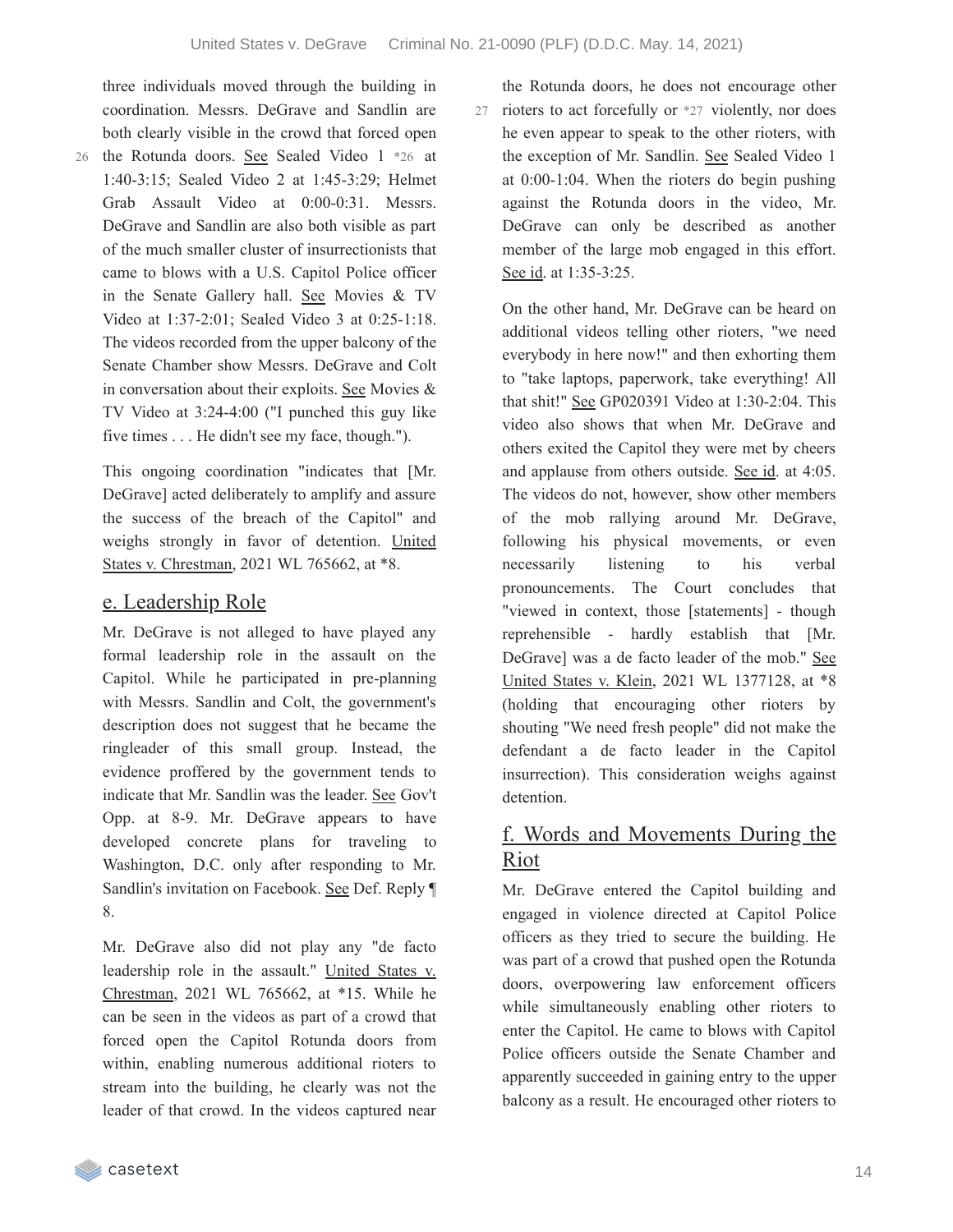steal laptops and papers from the Senate Chamber. His conduct therefore exhibits a more "brazen disregard for restrictions on unlawful entrants" 28 than that of \*28 other rioters who remained outside the Capitol building. United States v. Chrestman, 2021 WL 765662, at \*8. His "attempt[] to injure" law enforcement officers and incitement to "damage federal property" likewise exhibit a problematic "disregard for the institutions of government and the rule of law." Id.

This factor distinguishes Mr. DeGrave from Mr. Colt, who has been released pending trial without objection from the government. Gov. Suppl. at 1, 3. Although the two were together for much of the Capitol insurrection, Mr. Colt is not charged with assaulting anyone inside the Capitol and the videos submitted by the government do not show him participating in the assaults alongside Messrs. DeGrave and Sandlin. See id. at 3; see also Sealed Video 1 at 1:40-3:15; Movies & TV Video at 1:30- 2:01; Sealed Video 3 at 0:25-1:18. Around the same time that Mr. DeGrave was urging those around him to "take laptops, paperwork, take everything," Mr. Colt was calling on fellow rioters to "respect" the Senate Chamber, which he described as "sacred ground." See Def. Third Suppl. at 8 n.3; Gov't Second Suppl. at 5; compare Movies & TV Video at 3:01-3:09, with GP020391 Video at 1:30-2:04. Mr. DeGrave, who "actually assaulted police officers and broke through . . . doors" therefore is "in a different category" than Mr. Colt. United States v. Munchel, 991 F.3d at 1284. This consideration weighs in favor of Mr. DeGrave's detention.

In sum, four of the six Chrestman guideposts strongly weigh in favor of detention: Mr. DeGrave is charged with felony offenses; engaged in extensive prior planning; coordinated with others in relation to the assault; and engaged in particularly egregious conduct while at the Capitol. Two of the other guideposts weigh against detention: Mr. DeGrave did not carry a weapon at or into the Capitol and did not play a leadership

role in the insurrection. On balance, the nature and circumstances of Mr. DeGrave's offenses support 29 detaining him pending trial. \*29

### 2. Weight of the Evidence

There is strong evidence in support of each of the offenses with which Mr. DeGrave is charged. Social media posts document his involvement in coordination and planning prior to January 6. See Statement of Facts at 5-6; Gov't Opp. at 8-12. The government has submitted to the Court eleven videos that unambiguously depict many of the events and actions described, including videos of the discussion among Messrs. DeGrave, Sandlin, and Colt at a TGI Fridays restaurant ahead of the insurrection at the Capitol; Mr. DeGrave's involvement in forcing open the Capitol Rotunda doors; Mr. DeGrave's assault on a Capitol Police officer in the Senate Gallery hall; and Mr. DeGrave's call to other members of the mob to steal laptops and papers from the Senate Chamber. See Restaurant Video; FAGW5534 Video; Sealed Video 1; Sealed Video 2; Helmet Grab Assault Video; Video of Trio Near Capitol Entrance; Capitol Breach Video; Movies & TV Video; Sealed Video 3; Senate Gallery Hallway Video; GP020391 Video. Mr. DeGrave does not dispute that he is the individual in these videos. The government has also represented that witness testimony corroborates some of the evidence it has submitted to the Court. See Gov. Second Suppl. at 2 n.1. This factor weighs decisively in favor of detention.

## 3. History and Characteristics of the Defendant

Under the third prong of Section  $3142(g)$ , the Court must consider "the person's character, physical and mental condition, family ties, employment, financial resources, length of residence in the community, community ties, past conduct, history relating to drug or alcohol abuse, criminal history, and record concerning appearance at court proceedings," as well as whether a defendant was on probation, parole,

casetext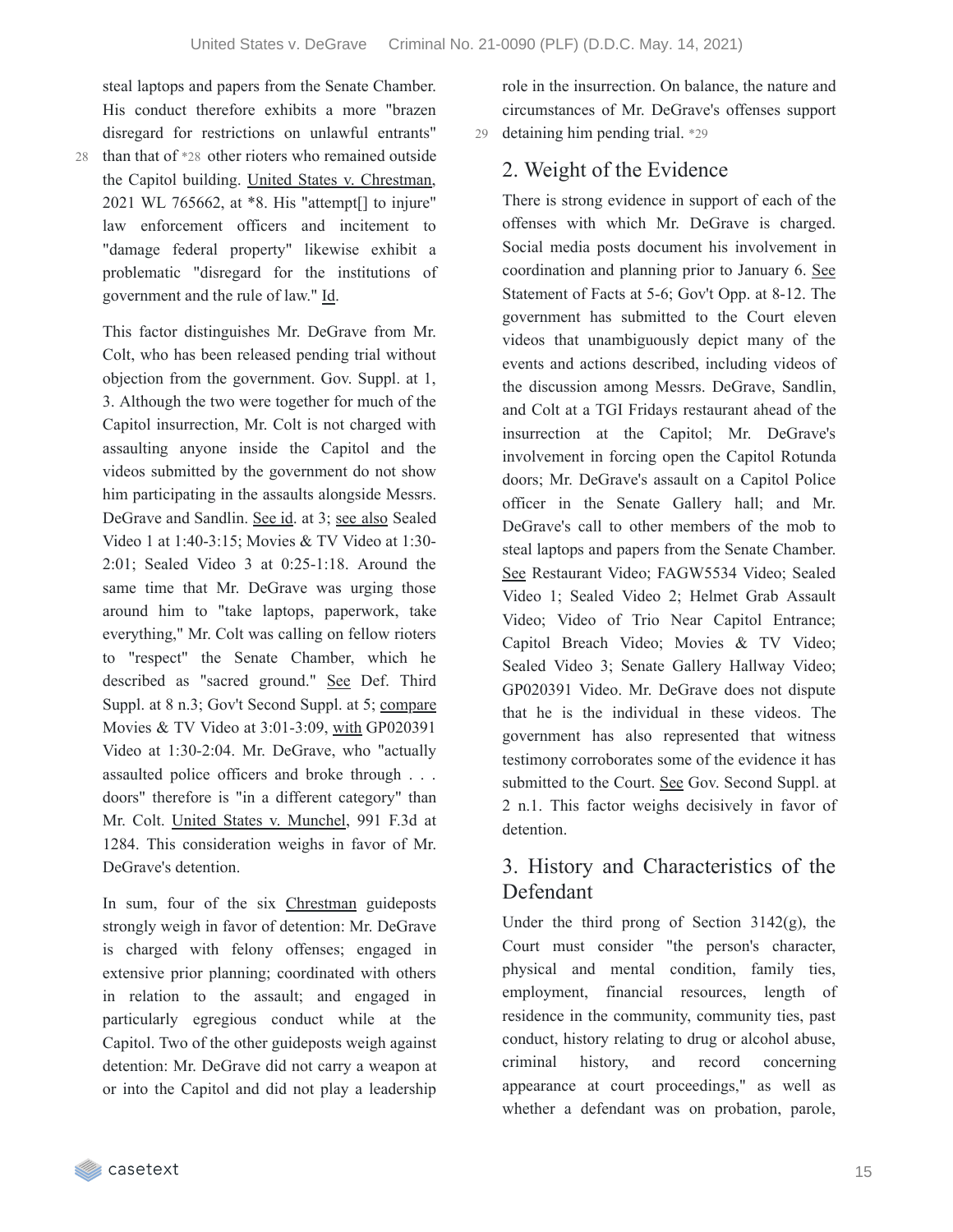release pending trial, sentencing, or appeal, or was completing another sentence at the time of the charged conduct. 18 U.S.C.  $\S$  [3142\(g\)\(3\)\(A\)](https://casetext.com/statute/united-states-code/title-18-crimes-and-criminal-procedure/part-ii-criminal-procedure/chapter-207-release-and-detention-pending-judicial-proceedings/section-3142-release-or-detention-of-a-defendant-pending-trial)-(B).

30 \*30

Mr. DeGrave's criminal history consists of only three arrests, all of which the government understands to be related to misdemeanor offenses. See Gov't Opp. at 22; Pretrial Services Report at 1, 3. The defense represents that one arrest, the only one that led to a conviction, was for underage alcohol possession, and that another arrest relates to the charges in this case. Def. Reply ¶ 4. Mr. DeGrave was not on probation, parole, or release in relation to any other offense at the time of the alleged conduct.

Mr. DeGrave, a native of Pennsylvania, has lived as a tenant in Las Vegas, Nevada for three years, renting apartments in two separate condominiums. He has submitted three letters documenting some moderate community ties: two letters from his landlords in the area and one letter from a friend in Las Vegas. See Def. Third Suppl., Exs. A-B, D. Both landlords attested that Mr. DeGrave was a reliable tenant who paid his rent on time. Def. Third Suppl., Exs. A-B; Def. Reply ¶ 5.

Mr. DeGrave has also submitted nine letters attesting favorably to his character and history as a law-abiding citizen. These letters show that many who know Mr. DeGrave personally believe him to be a peaceful individual, a reliable community member, and unlikely to instigate violence in the future. See Def. Reply, Sealed Ex. A at 5 (expressing confidence that, if released, Mr. DeGrave will appear as required and will not pose a danger to others); Def. Reply, Ex. B at 1 (attesting that Mr. DeGrave does not have the character of a revolutionary or a terrorist and is a "peaceful and respectful man"); Def. Third Suppl., Ex. C at 1 (describing Mr. DeGrave as "an individual of high integrity"); Def. Third Suppl., Ex. D at 1 (attesting that the author trusts Mr. DeGrave).

While Mr. DeGrave's conduct on January 6 stands in contrast to the characterizations in these letters, information available to the Court concerning Mr.

DeGrave's \*31 history and characteristics indicates 31 that for most of his life, Mr. DeGrave has abided by the law. He has formed relationships with some members of his community and has earned the respect of numerous individuals who were willing to write letters to the Court urging his release. This factor weighs against detention.

# 4. Nature and Seriousness of the Danger Posed by Release

The last factor that the Court must consider under Section 3142(g) is "the nature and seriousness of the danger to any person or the community that would be posed by the person's release." 18 U.S.C.  $3142(g)(4)$ . "[T]o order a defendant preventatively detained, a court must identify an articulable threat posed by the defendant to an individual or the community." United States v. Munchel, 991 F.3d at 1282-83.

The government's theory of future danger is twofold. First, it asserts that Mr. DeGrave's alleged obstructive acts in the wake of January 6 show he is likely to attempt to obstruct justice if released, and that in the face of such obstruction, no set of release conditions can reasonably assure the integrity of the judicial proceeding. See Gov't Opp. at 18; Gov't Second Suppl. at 10. Second, the government maintains that there is a serious risk that Mr. DeGrave will engage in violence in support of his political ideology in the future, based on his prior actions planning for violence on January 6, assaulting law enforcement officers at the Capitol, forcing open doors inside the Capitol, and enabling other members of the mob to enter the Capitol building and access restricted areas. See Gov't Second Suppl. at 9; Apr. 26 Hr'g Tr. 38:10-14. The Court will address these arguments in turn.

### a. Risk of Obstruction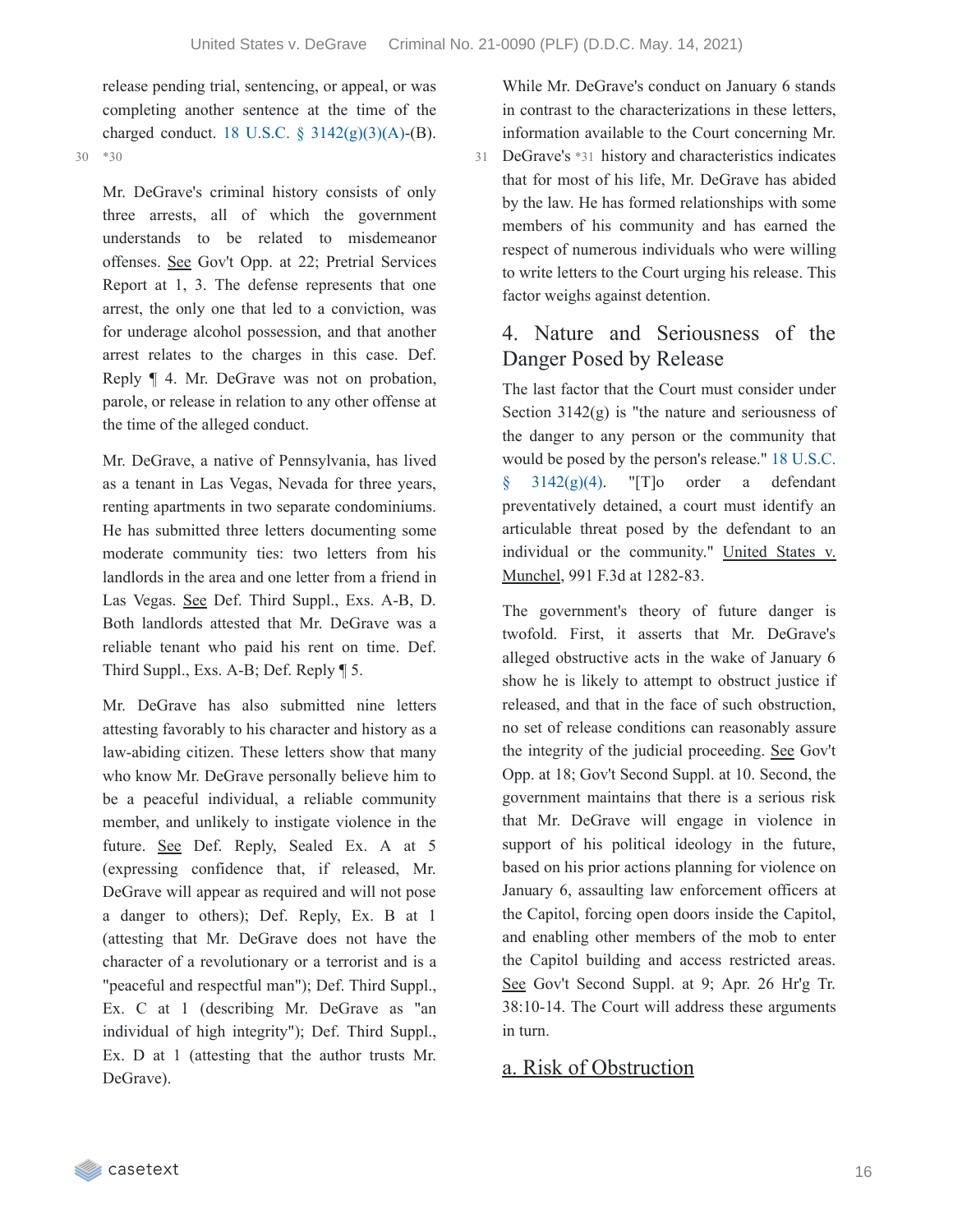The Court agrees with the government that there is a serious risk that Mr. DeGrave will obstruct or attempt to obstruct justice if he is released on

bond. The government \*32 has proffered evidence 32 that in the wake of January 6, Mr. DeGrave deleted his own social media messages related to the Capitol insurrection; asked others, including Mr. Sandlin, to delete and "untag" their posts involving him; and began communicating via an encrypted messaging application about the Capitol insurrection. Gov't Opp. at 16. The government has also represented that Mr. DeGrave allowed Mr. Sandlin to stay with him at a time when Mr. DeGrave understood that Mr. Sandlin was seeking to evade authorities, and that Mr. DeGrave lied to the FBI about whether Mr. DeGrave himself was inside the Capitol on January 6. Id. at 17. This conduct demonstrates a willingness to take action to impede law enforcement investigatory efforts in relation to the specific events of January 6.

Defense counsel argues that Mr. DeGrave's conduct in the wake of January 6 does not support an inference that he will seek to obstruct this proceeding in the future, citing his background and lack of significant criminal history prior to the Capitol insurrection. Apr. 26 Hr'g Tr. 21:4-22:24. While it is true that Mr. DeGrave has been arrested only three times (one of them in this case) and convicted once of only a minor offense, a "record of violence or dangerousness . . . is not necessary to support pretrial detention" and the absence of such a record is not "determinative on the issue of danger to the community." United States v. LaFontaine, 210 [F.3d](https://casetext.com/case/us-v-lafontaine#p134) at 134 (quotation marks omitted). In evaluating the likelihood of future obstructive conduct, the Court simply cannot ignore the fact that Mr. DeGrave already took the steps described above to destroy evidence at issue in this very proceeding. See United States v. Sabol, 2021 WL [1405945,](https://casetext.com/case/united-states-v-sabol-1#p18) at \*18 (finding "a danger exists that, if released, Mr. Sabol may . . . attempt to prevent his prosecution from moving forward" because "he has already destroyed incriminating evidence and directed others to do

so as well"); cf. Minute Order, United States v. Sabol, 21-cr-35 (D.D.C. April 26, 2021) ("Mr. Lopatic's violent acts during the January 6 \*33 33 Capitol Riots are not indicators for obstruction of justice . . . . He did not, for example, delete text messages or social media posts . . . .").

Defense counsel maintains that Mr. DeGrave's request to Mr. Sandlin to "untag and delete all posts" is rendered less significant by the fact that Mr. DeGrave himself did not delete the group chat that included Messrs. Sandlin and Colt. See Apr. 26 Hr'g Tr. 19:19-20:12. Yet as the government explained at the April 26 detention hearing, Mr. DeGrave was "unsending" and deleting messages in conversations with other individuals about the Capitol insurrection after January 6. See Apr. 26 Hr'g Tr. 28:22-29:7; Gov't Opp. at 16-17. The fact that Mr. DeGrave did not delete his conversations with Messrs. Sandlin and Colt is much less relevant to the likelihood of his obstructing this judicial proceeding in the future than the fact that he deleted numerous other posts and conversations that could have provided relevant evidence at a trial in this and related cases.

The risk of Mr. DeGrave engaging in future obstructive behavior is "identified and articulable." United States v. Munchel, 991 F.3d at 1282. The government represents that there are two witnesses in the case against Mr. DeGrave - Mr. Colt and an unnamed woman - who are currently not detained. Gov't Second Suppl. at 7; Apr. 26 Hr'g Tr. 41:8-41:16. The government also states that there are two individuals who live in Las Vegas with whom Messrs. Sandlin and Colt stayed upon their return from Washington, D.C. According to the government, Messrs. Sandlin and Colt left certain unspecified "items" with these individuals and may have discussed the events at the Capitol with them. Apr. 26 Hr'g Tr. 50:1- 50:13. The government expresses concern that Mr. DeGrave may try to contact these witnesses and influence any prospective testimony they might provide. Id. Given Mr. DeGrave's past conduct, including asking Mr. Sandlin to delete messages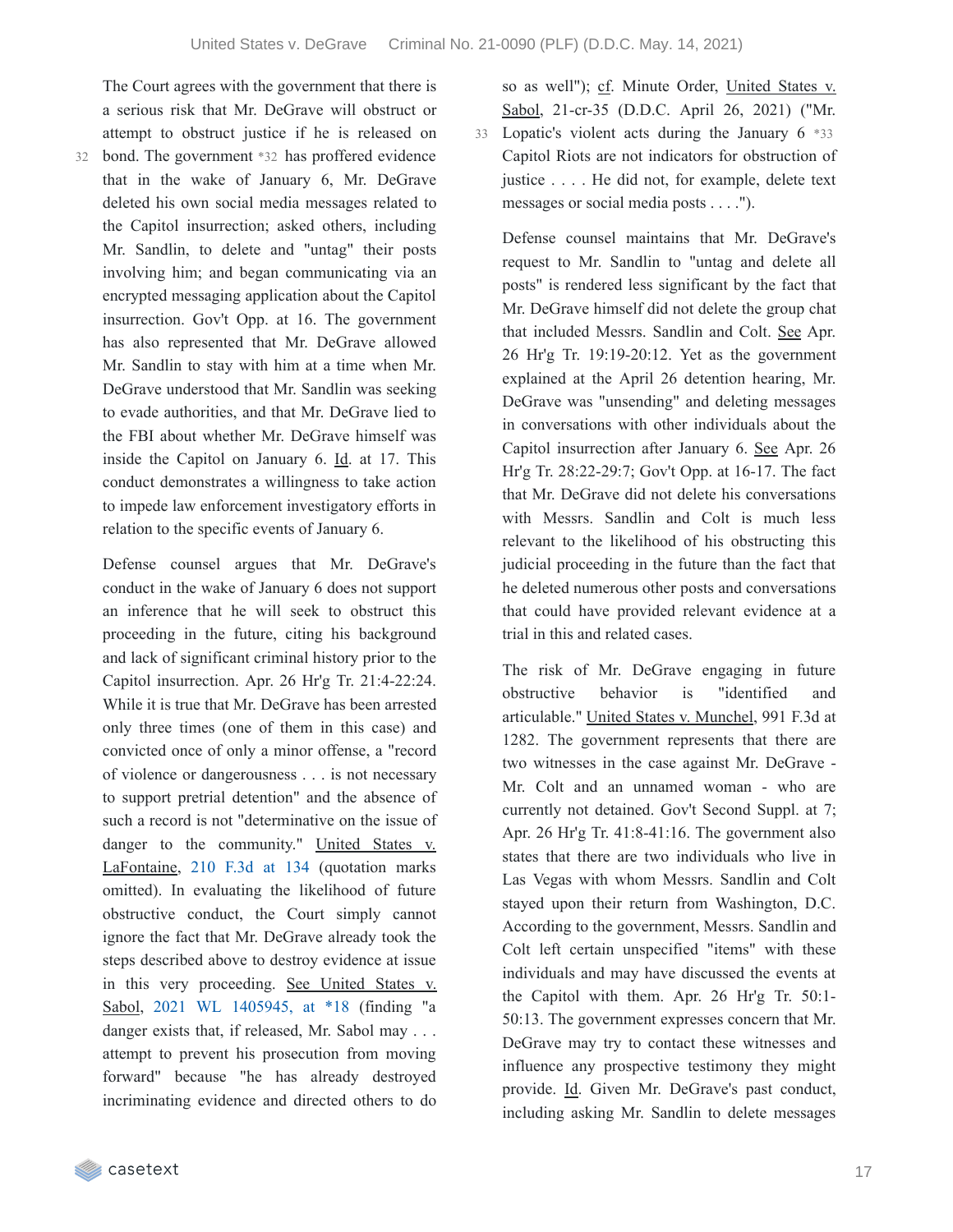and lying to investigators about his movements on

\*34 January 6, the Court cannot find that if 34 released, he would not seek to influence the individuals the government has identified, two of whom reside in the city to which Mr. DeGrave would return.

The Court also is not satisfied that restrictive release conditions could assure the integrity of this judicial proceeding. Even if Mr. DeGrave's computer and phone were effectively monitored by Pretrial Services, he could interfere with witnesses, particularly those in the Las Vegas area, through verbal communications. Moreover, there are no release conditions - and Mr. DeGrave has proposed no acceptable third-party custodian - to ensure that he does not and would not utilize devices that are not monitored. See United States v. Manafort, 897 [F.3d](https://casetext.com/case/united-states-v-manafort-9#p348) at 348 (affirming revocation of pretrial release where "there was no way to prevent Appellant from accessing devices that would enable him to contact witnesses while released . . . and thus no way to ensure that further witness tampering would not occur in the future unless he were detained"). $^{10}$  $^{10}$  $^{10}$  The government correctly points out that Mr. DeGrave has already exhibited a degree of sophistication in evading detection through encrypted messaging applications, and that he has used such applications to correspond about the Capitol riot. See Mar. 25 Hr'g Tr. 14:6-14:11.

> 10 Pretrial Services has advised that a suitable third-party custodian must reside with the defendant and be capable of monitoring the defendant's physical movements. See Def. Notice Release Conditions at 1. Mr. DeGrave lives alone. Id. --------

Mr. DeGrave's demonstrated a lack of respect for the courts and the rule of law - particularly in relation to litigation surrounding the 2020 election, which was a driving force behind the Capitol insurrection - raises further concern that he would not comply with any release conditions that this Court might impose. See Gov't Opp. at 17 ("[c]orruption is endless"). The Court may

properly consider whether Mr. DeGrave is 35 "unlikely to abide by \*35 release conditions," because this is "relevant to the ultimate determination of 'whether there are any conditions of release that will reasonably assure . . . the safety of any other person and the community.'" United States v. Munchel, 991 F.3d at 1280-81 (quoting 18 U.S.C. §§ [3142\(f\)](https://casetext.com/statute/united-states-code/title-18-crimes-and-criminal-procedure/part-ii-criminal-procedure/chapter-207-release-and-detention-pending-judicial-proceedings/section-3142-release-or-detention-of-a-defendant-pending-trial) and (g)); see also United States v. Manafort, 897 [F.3d](https://casetext.com/case/united-states-v-manafort-9#p348) at 348 (affirming revocation of pretrial release based on finding that the defendant "was unlikely to abide by any conditions the District Court might impose"). "While Mr. [DeGrave] does not have an extensive history of obstruction of justice, the weight of the evidence presented by the Government supports that he has recently," and in relation to this very proceeding, "obstructed justice by attempting to, for instance, hide or conceal relevant evidence, which in turn presents a serious danger that he may do so again." United States v. Gamble, WL 6877755, at \*6.

The Court therefore concludes that there is an articulable future threat that Mr. DeGrave will seek to obstruct this judicial proceeding, and that no condition or combination of conditions can reasonably assure the integrity of the proceeding.

#### b. Risk of Future Violence

The Court also agrees that the evidence proffered by the government establishes a serious risk that in the future Mr. DeGrave may again engage in violence. The government argues that Mr. DeGrave's prior acts of traveling across the country with weapons to "stop the steal" on behalf of former President Donald Trump, who has engaged in "continued inflammatory rhetoric about a stolen election," raise an articulable threat of future violence. Gov't Second Suppl. at 9; see also Apr. 26 Hr'g Tr. 39:10-39:19. The government suggests that this risk is particularly salient because Mr. DeGrave proclaimed as recently as January 24, 2021 that he considered Mr. Trump his "idol" and has stated that he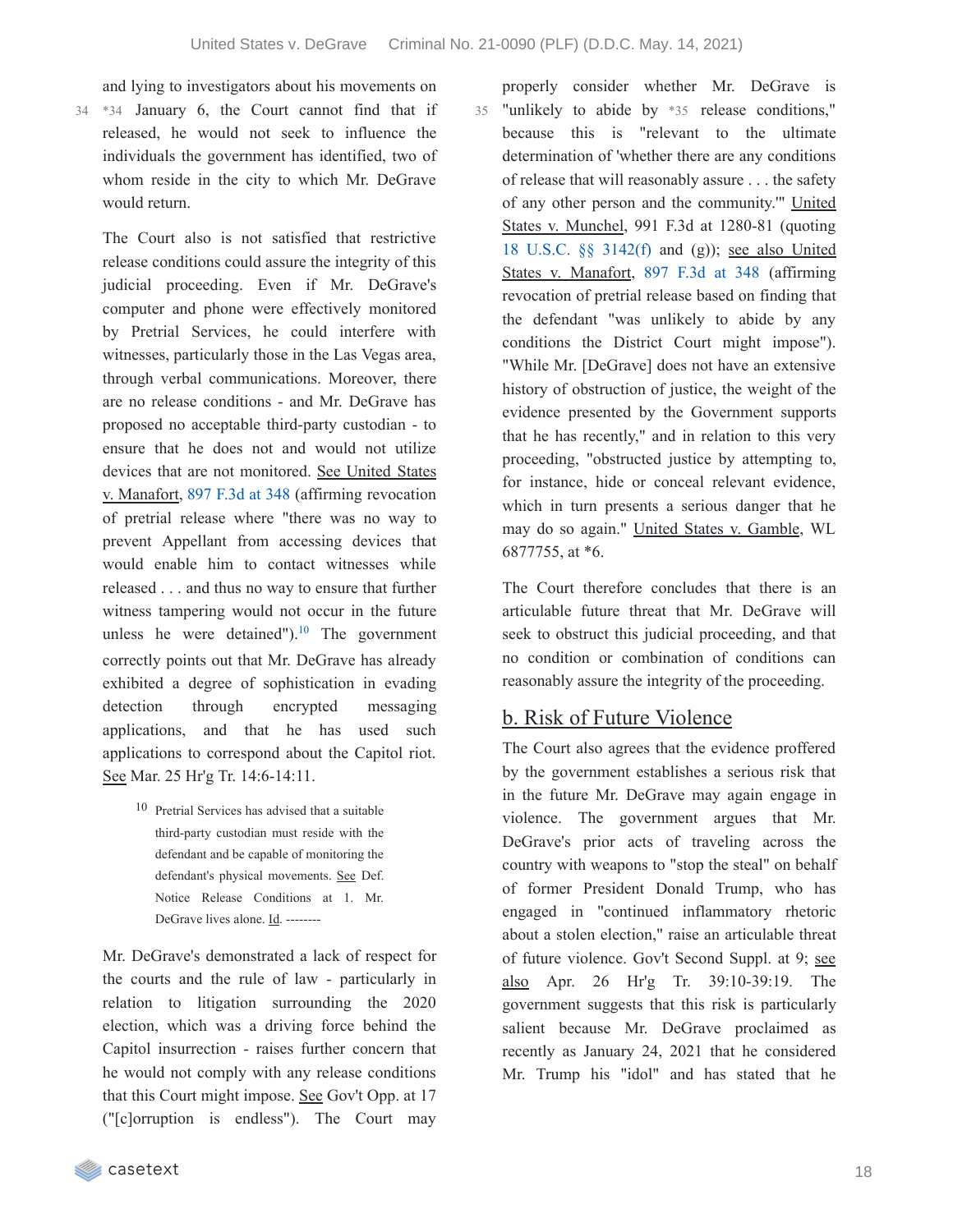believes mainstream news outlets are lying about the outcome of the 2020 election. Id.; see also 36 Apr. 26 Hr'g Tr. 38:22-39:19. \*36

Of course, Mr. DeGrave has a First Amendment right to express his views on politics, the 2020 election, and the government. The Court need not consider Mr. DeGrave's political preferences to conclude that he poses a serious risk of committing acts of violence in the future. His conduct speaks for itself. As recently as January 6, Mr. DeGrave participated in an assault targeting the institutions of government. Mr. DeGrave was not carried away in the excitement of the moment; rather, his statements show that he planned to confront and perpetrate violence at the Capitol. See Gov't Opp. at 9-10 ("'Are you down for danger bro?' . . . 'Im [sic] bringing bullet proof clothing . . . yes'"); id at 10 ("Who can shoot and has excellent aim and can teach me today or tomorrow. . . . this is for a very patriotic cause"); id. at 13 ("It is time to put an end to this once and for all."). "[E]ven if [Mr. DeGrave's] statements were themselves protected, the First Amendment does not prohibit their consideration as evidence of motive or intent." United States v. Chansley, 21-cr-3, 2021 WL [861079,](https://casetext.com/case/united-states-v-chansley-1#p9) at \*9 (D.D.C. Mar. 8, 2021) (citing [Wisconsin](https://casetext.com/case/wisconsin-v-mitchell#p489) v. Mitchell, 508 U.S. 476, 489 (1993)).

Mr. DeGrave's statements also demonstrate that he held a misguided belief that he should take matters into his own hands to defend the country against perceived corruption in democratic institutions. See Gov't Opp. at 9 ("It's time the American people rise and stand up for this country. We're tired of the corruption.");  $\underline{\text{id}}$ . at 11 ("We're ready to do what is necessary to save the country."); id. at 13 ("We're out here protecting the country. . . . we're here to defend this city; defend any city in this country."). And Mr. DeGrave "did not simply hold these misguided beliefs; he acted on them." United States v. Sabol, 2021 WL [1405945,](https://casetext.com/case/united-states-v-sabol-1#p17) at \*17. He assaulted police officers inside the Capitol, forcibly gained access to restricted spaces, and called on other members of the mob to steal

papers and laptops from the Senate Chamber. See Sealed Video 1; Sealed Video 2; Movie & TV 2021-04-23; Sealed Video 3; GP020391 Video. 37 These \*37 acts distinguish Mr. DeGrave from other individuals who may hold similar views about the 2020 election, but who are not likely to drive across the country in a vehicle filled with weapons and assault law enforcement officers, as Mr. DeGrave did, on the basis of those beliefs.

Mr. DeGrave, "who actually assaulted police officers and broke through windows, doors, and barricades" on January 6, and "who aided, conspired with, planned, or coordinated such actions," is "in a different category of dangerousness than those who cheered on the violence or entered the Capitol after others cleared the way." United States v. Munchel, 991 F.3d at 1284. The D.C. Circuit in Munchel drew "categorical distinctions between the violent and non-violent January 6 participants[,] explaining that the former are categorically more dangerous." United States v. Fairlamb, [21-cr-120,](https://casetext.com/case/united-states-v-fairlamb#p5) 2021 WL 1614821, at \*5 (D.D.C. Apr. 26, 2021). Individuals such as Mr. DeGrave who fall unambiguously into the more dangerous category are particularly likely to pose a risk of future violence. See Judgment, United States v. Worrell, 21-3020 (D.C. Cir. May 5, 2021) [Doc. No. 1897399] (affirming district court denial of reconsideration of detention, in part because the district court found that the defendant "actually assaulted police officers," citing Munchel).

The Court acknowledges Mr. DeGrave's statements in the wake of January 6 that "[t]he fact that people were killed over the week is truly sickening" and "[v]iolence is not cool whether it comes from the left or the right." Def. Suppl. at 1. Yet the fact remains that Mr. DeGrave planned to engage in violence at the Capitol and proceeded to carry out that plan. The violence that resulted was an entirely predictable result of the steps Mr. DeGrave took. In the weeks following January 6, even as Mr. DeGrave publicly condemned the violence, he privately participated in conversations